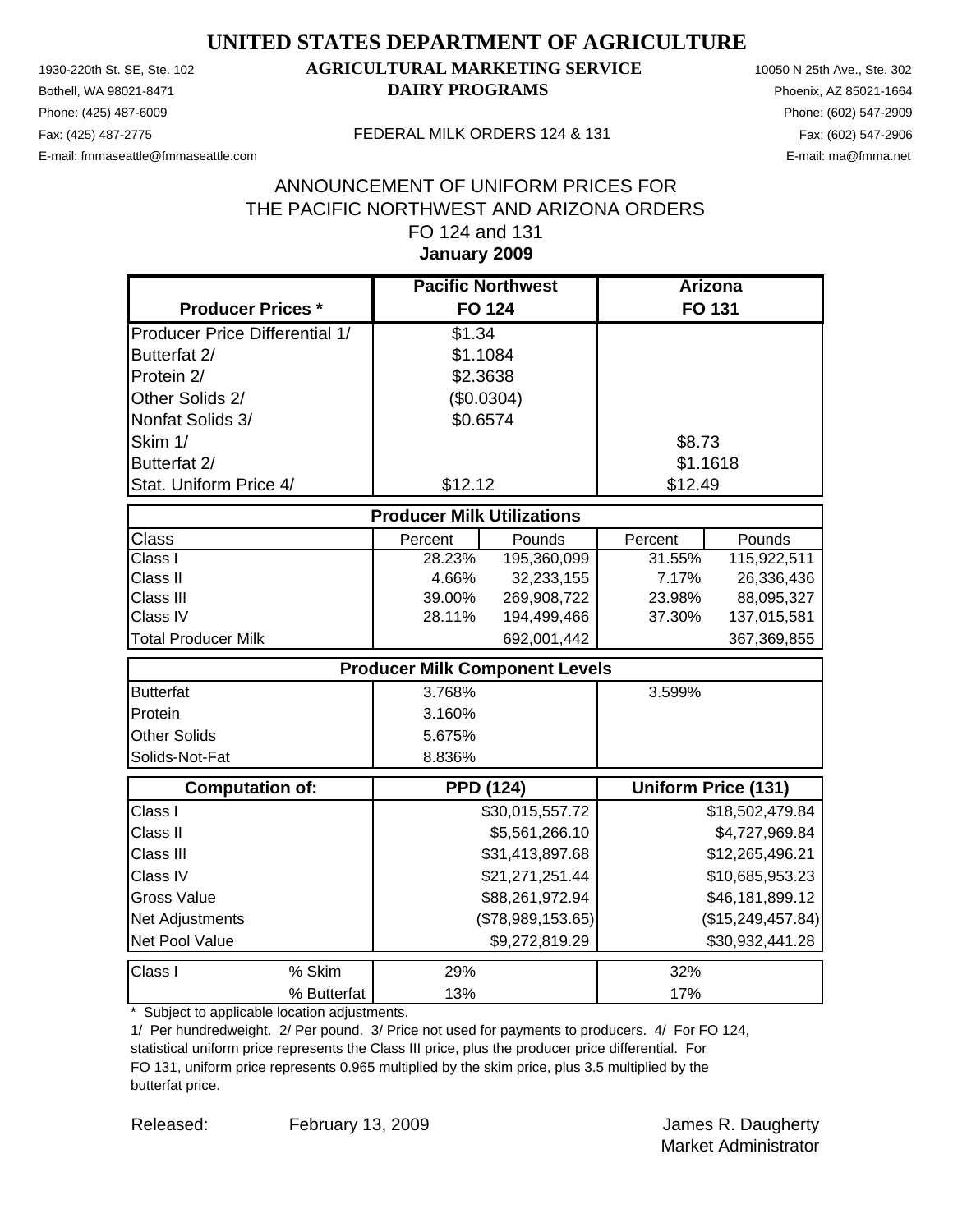# MILK MARKET SUMMARIES FOR JANUARY 2009

| Pacific Northwest Order (FO 124) |  |  |  |
|----------------------------------|--|--|--|
|----------------------------------|--|--|--|

|                               |              |               |              | January 2009               |          |
|-------------------------------|--------------|---------------|--------------|----------------------------|----------|
|                               | January 2009 | December 2008 | January 2008 | <b>Percent Change From</b> |          |
|                               |              | 1/            |              | Month-Ago                  | Year-Ago |
| <b>Producer Deliveries</b>    | 692,001,442  | 472,744,942   | 585,474,383  | 46.38%                     | 18.19%   |
| <b>Daily Deliveries</b>       | 22,322,627   | 15,249,837    | 18,886,270   | 46.38%                     | 18.20%   |
| Number of Producers           | 673          | 512           | 674          |                            |          |
| Daily Deliveries Per Producer | 33,169       | 29,785        | 28,021       | 11.36%                     | 18.37%   |
| <b>Class I Producer Milk</b>  | 195,360,099  | 203,708,667   | 201,217,820  | $-4.10%$                   | $-2.91%$ |
| Class I Utilization (%)       | 28.23%       | 43.09%        | 34.37%       |                            |          |
| <b>Class I Daily Usage</b>    | 6,301,939    | 6,571,247     | 6,490,897    | $-4.10%$                   | $-2.91%$ |

# **Arizona Order (FO 131)**

|                               |              |               |              | January 2009               |          |
|-------------------------------|--------------|---------------|--------------|----------------------------|----------|
|                               | January 2009 | December 2008 | January 2008 | <b>Percent Change From</b> |          |
|                               |              |               |              | Month-Ago                  | Year-Ago |
| <b>Producer Deliveries</b>    | 367,369,855  | 358,518,117   | 340,356,857  | 2.47%                      | 7.94%    |
| <b>Daily Deliveries</b>       | 11,850,640   | 11,565,101    | 10,979,253   | 2.47%                      | 7.94%    |
| Number of Producers           | 100          | 100           | 96           |                            |          |
| Daily Deliveries Per Producer | 118,506      | 115,651       | 114,367      | 2.47%                      | 3.62%    |
| <b>Class I Producer Milk</b>  | 115,922,511  | 120,643,586   | 123,263,156  | $-3.91%$                   | $-5.96%$ |
| Class I Utilization (%)       | 31.55%       | 33.65%        | 36.22%       |                            |          |
| <b>Class I Daily Usage</b>    | 3,739,436    | 3,891,729     | 3,976,231    | $-3.91%$                   | $-5.96%$ |

1/ Eligible milk not pooled due to price. Comparisons to previous month or year may be biased.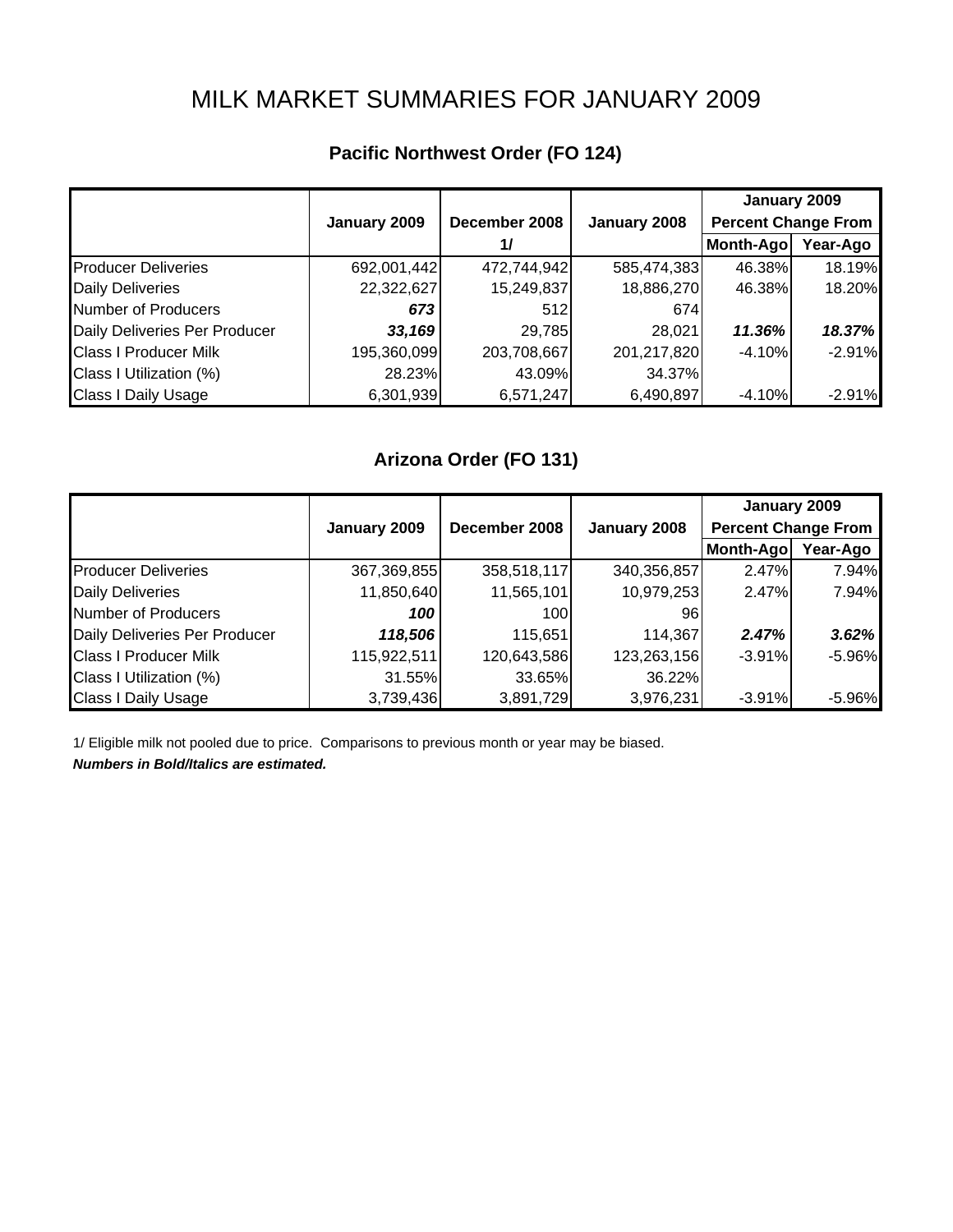Phone: (425) 487-6009 Phone: (602) 547-2909

### 1930-220th St. SE, Ste. 102 **AGRICULTURAL MARKETING SERVICE** 10050 N 25th Ave., Ste. 302 Bothell, WA 98021-8471 **DAIRY PROGRAMS** Phoenix, AZ 85021-1664

E-mail: fmmaseattle@fmmaseattle.com E-mail: ma@fmma.net

#### Fax: (425) 487-2775 FEDERAL MILK ORDERS 124 & 131

### **February 2009** ANNOUNCEMENT OF UNIFORM PRICES FOR THE PACIFIC NORTHWEST AND ARIZONA ORDERS FO 124 and 131

|                                       | <b>Pacific Northwest</b>              |                     | <b>Arizona</b> |                            |
|---------------------------------------|---------------------------------------|---------------------|----------------|----------------------------|
| <b>Producer Prices *</b>              | <b>FO 124</b>                         |                     |                | <b>FO 131</b>              |
| <b>Producer Price Differential 1/</b> | \$1.00                                |                     |                |                            |
| Butterfat 2/                          | \$1.0941                              |                     |                |                            |
| Protein 2/                            | \$1.9139                              |                     |                |                            |
| Other Solids 2/                       | (\$0.0437)                            |                     |                |                            |
| Nonfat Solids 3/                      | \$0.6472                              |                     |                |                            |
| Skim 1/                               |                                       |                     | \$7.08         |                            |
| Butterfat 2/                          |                                       |                     | \$1.1031       |                            |
| Stat. Uniform Price 4/                | \$10.31                               |                     | \$10.69        |                            |
|                                       | <b>Producer Milk Utilizations</b>     |                     |                |                            |
| <b>Class</b>                          | Percent                               | Pounds              | Percent        | Pounds                     |
| Class I                               | 28.55%                                | 178,946,316         | 33.22%         | 114,653,357                |
| Class II                              | 6.03%                                 | 37,817,702          | 7.41%          | 25,596,843                 |
| Class III                             | 41.02%                                | 257, 182, 711       | 26.98%         | 93,154,812                 |
| Class IV                              | 24.40%                                | 152,968,127         | 32.39%         | 111,838,661                |
| <b>Total Producer Milk</b>            |                                       | 626,914,856         |                | 345,243,673                |
|                                       | <b>Producer Milk Component Levels</b> |                     |                |                            |
| <b>Butterfat</b>                      | 3.743%                                |                     | 3.526%         |                            |
| Protein                               | 3.132%                                |                     |                |                            |
| <b>Other Solids</b>                   | 5.674%                                |                     |                |                            |
| Solids-Not-Fat                        | 8.805%                                |                     |                |                            |
| Computation of:                       | <b>PPD (124)</b>                      |                     |                | <b>Uniform Price (131)</b> |
| Class I                               |                                       | \$19,289,786.30     |                | \$12,986,201.72            |
| Class II                              |                                       | \$5,957,107.55      |                | \$4,299,904.16             |
| Class III                             |                                       | \$25,707,367.47     |                | \$11,897,556.82            |
| Class IV                              |                                       | \$16,492,134.09     |                | \$7,675,705.90             |
| <b>Gross Value</b>                    |                                       | \$67,446,395.41     |                | \$36,859,368.60            |
| Net Adjustments                       |                                       | (\$61, 157, 193.19) |                | (\$13,267,989.29)          |
| Net Pool Value                        |                                       | \$6,289,202.22      |                | \$23,591,379.31            |
| Class I<br>% Skim                     | 29%                                   |                     | 34%            |                            |
| % Butterfat                           | 13%                                   |                     | 18%            |                            |

\* Subject to applicable location adjustments.

1/ Per hundredweight. 2/ Per pound. 3/ Price not used for payments to producers. 4/ For FO 124, statistical uniform price represents the Class III price, plus the producer price differential. For FO 131, uniform price represents 0.965 multiplied by the skim price, plus 3.5 multiplied by the butterfat price.

Released: March 12, 2009 March 12, 2009 March 12, 2009 March 12, 2009 March 2010 March 2010 March 2010 March 20 Market Administrator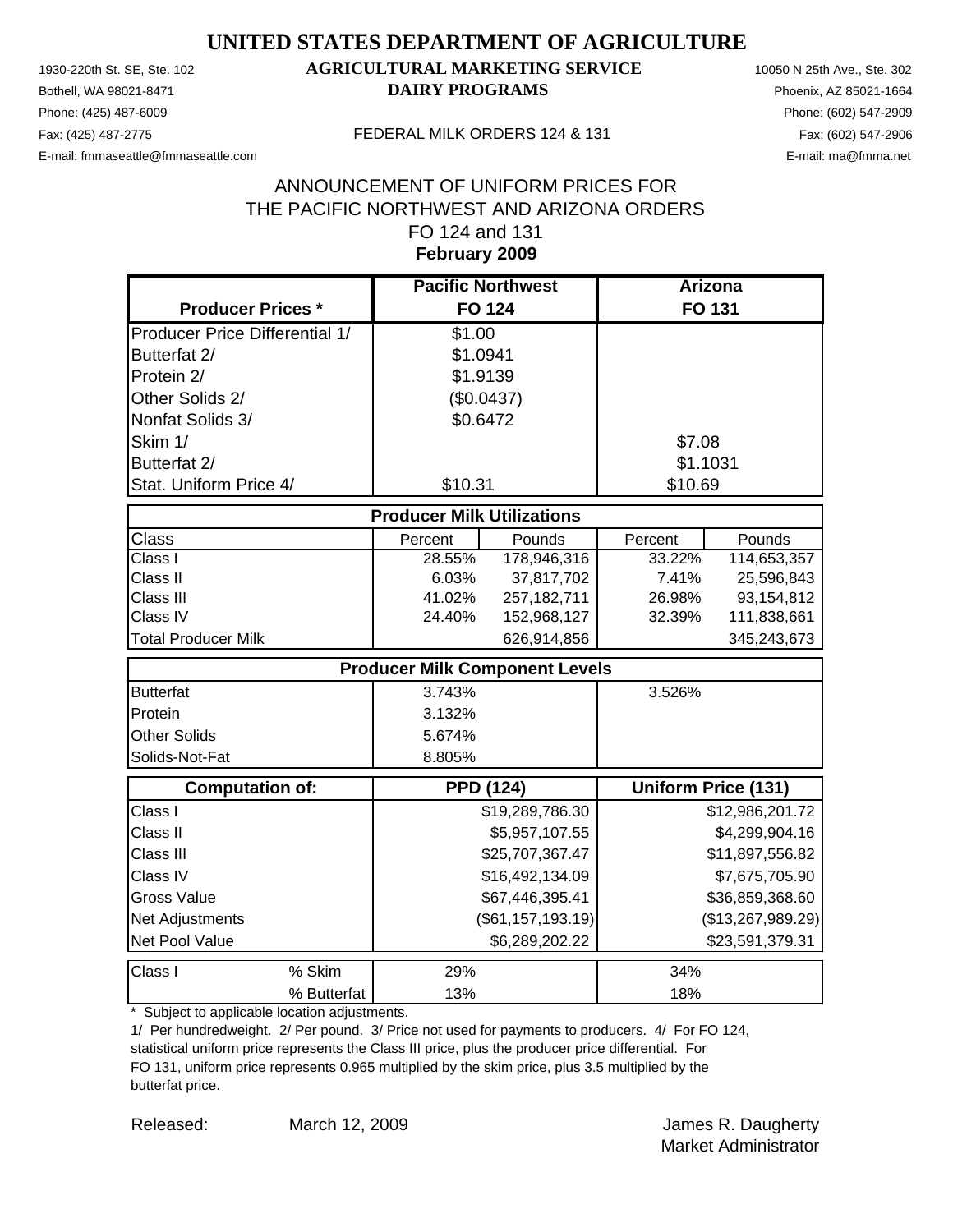# MILK MARKET SUMMARIES FOR FEBRUARY 2009

|                               |               |              |               | February 2009              |          |
|-------------------------------|---------------|--------------|---------------|----------------------------|----------|
|                               | February 2009 | January 2009 | February 2008 | <b>Percent Change From</b> |          |
|                               |               |              |               | Month-Ago                  | Year-Ago |
| <b>Producer Deliveries</b>    | 626,914,856   | 692,001,442  | 606,881,480   | $-9.41%$                   | 3.30%    |
| <b>Daily Deliveries</b>       | 22,389,816    | 22,322,627   | 20,926,948    | 0.30%                      | 6.99%    |
| Number of Producers           | 680           | 680          | 678           |                            |          |
| Daily Deliveries Per Producer | 32,926        | 32,827       | 30,866        | 0.30%                      | 6.67%    |
| <b>Class I Producer Milk</b>  | 178,946,316   | 195,360,099  | 181,665,646   | $-8.40%$                   | $-1.50%$ |
| Class I Utilization (%)       | 28.55%        | 28.23%       | 29.94%        |                            |          |
| <b>Class I Daily Usage</b>    | 6,390,940     | 6,301,939    | 6,264,333     | 1.41%                      | 2.02%    |

# **Pacific Northwest Order (FO 124)**

## **Arizona Order (FO 131)**

|                               |               |              |               | February 2009              |          |
|-------------------------------|---------------|--------------|---------------|----------------------------|----------|
|                               | February 2009 | January 2009 | February 2008 | <b>Percent Change From</b> |          |
|                               |               |              |               | Month-Ago                  | Year-Ago |
| <b>Producer Deliveries</b>    | 345,243,673   | 367,369,855  | 337,643,593   | $-6.02\%$                  | 2.25%    |
| <b>Daily Deliveries</b>       | 12,330,131    | 11,850,640   | 11,642,883    | 4.05%                      | 5.90%    |
| Number of Producers           | 99            | 991          | 96            |                            |          |
| Daily Deliveries Per Producer | 124,547       | 119,703      | 121,280       | 4.05%                      | 2.69%    |
| <b>Class I Producer Milk</b>  | 114,653,357   | 115,922,511  | 113,960,978   | $-1.09%$                   | 0.61%    |
| Class I Utilization (%)       | 33.22%        | 31.55%       | 33.74%        |                            |          |
| <b>Class I Daily Usage</b>    | 4,094,763     | 3,739,436    | 3,929,689     | 9.50%                      | 4.20%    |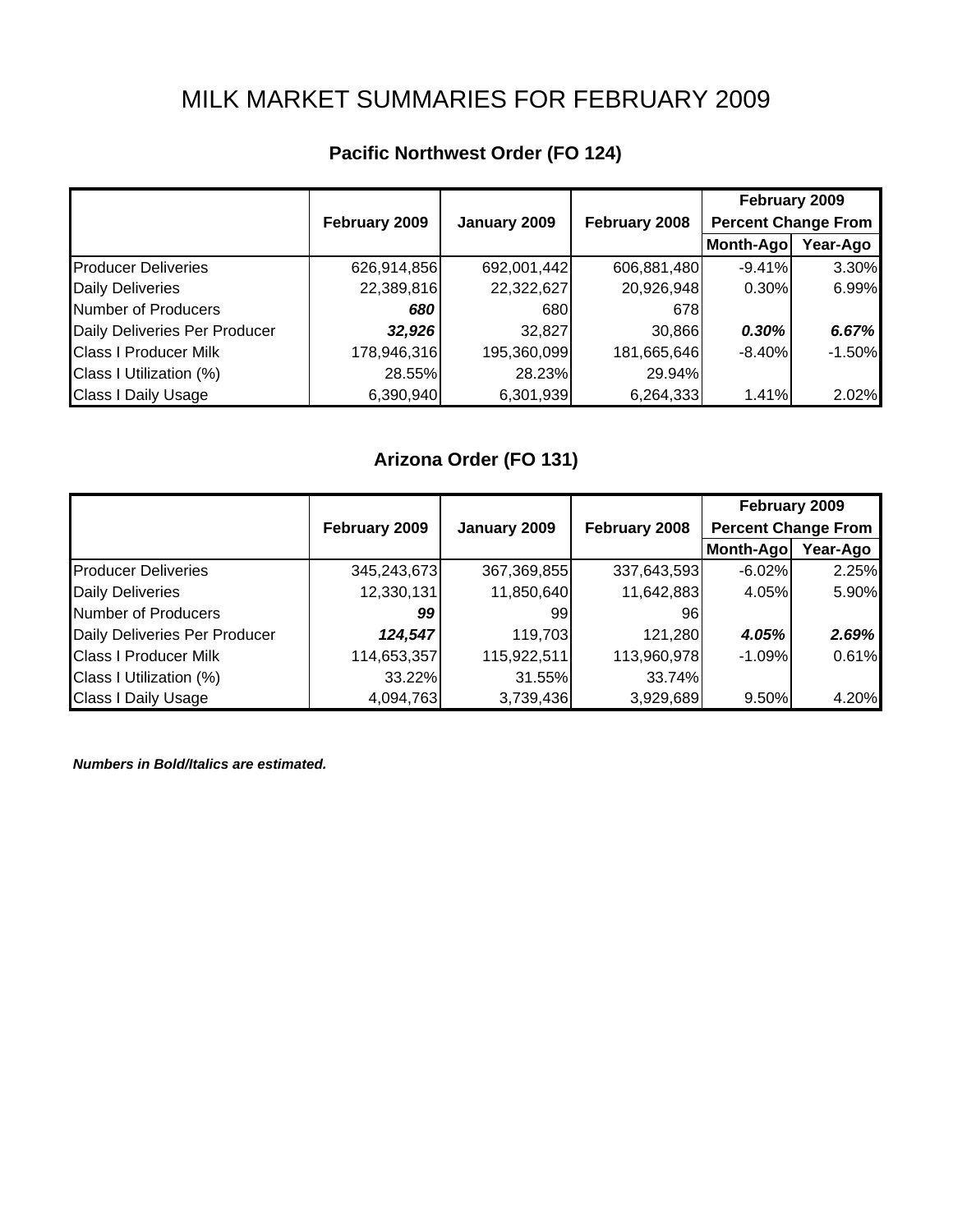Phone: (425) 487-6009 Phone: (602) 547-2909

### 1930-220th St. SE, Ste. 102 **AGRICULTURAL MARKETING SERVICE** 10050 N 25th Ave., Ste. 302 Bothell, WA 98021-8471 **DAIRY PROGRAMS** Phoenix, AZ 85021-1664

E-mail: fmmaseattle@fmmaseattle.com E-mail: ma@fmma.net

#### Fax: (425) 487-2775 FEDERAL MILK ORDERS 124 & 131

### **March 2009** ANNOUNCEMENT OF UNIFORM PRICES FOR THE PACIFIC NORTHWEST AND ARIZONA ORDERS FO 124 and 131

|                                       |                                       | <b>Pacific Northwest</b> |          | Arizona                    |
|---------------------------------------|---------------------------------------|--------------------------|----------|----------------------------|
| <b>Producer Prices *</b>              |                                       | <b>FO 124</b>            |          | FO 131                     |
| <b>Producer Price Differential 1/</b> | \$0.04                                |                          |          |                            |
| Butterfat 2/                          |                                       | \$1.1594                 |          |                            |
| Protein 2/                            |                                       | \$2.1973                 |          |                            |
| Other Solids 2/                       |                                       | (\$0.0339)               |          |                            |
| Nonfat Solids 3/                      |                                       | \$0.6423                 |          |                            |
| Skim 1/                               |                                       |                          | \$6.83   |                            |
| Butterfat 2/                          |                                       |                          | \$1.1532 |                            |
| Stat. Uniform Price 4/                | \$10.48                               |                          | \$10.63  |                            |
|                                       | <b>Producer Milk Utilizations</b>     |                          |          |                            |
| Class                                 | Percent                               | Pounds                   | Percent  | Pounds                     |
| Class I                               | 31.07%                                | 191,219,656              | 32.00%   | 123,730,634                |
| Class II                              | 7.20%                                 | 44,330,171               | 7.87%    | 30,418,140                 |
| Class III                             | 36.26%                                | 223,102,106              | 26.98%   | 104,331,344                |
| Class IV                              | 25.47%                                | 156,712,649              | 33.15%   | 128,230,811                |
| <b>Total Producer Milk</b>            |                                       | 615,364,582              |          | 386,710,929                |
|                                       | <b>Producer Milk Component Levels</b> |                          |          |                            |
| <b>Butterfat</b>                      | 3.744%                                |                          | 3.450%   |                            |
| Protein                               | 3.113%                                |                          |          |                            |
| Other Solids                          | 5.697%                                |                          |          |                            |
| Solids-Not-Fat                        | 8.809%                                |                          |          |                            |
| <b>Computation of:</b>                |                                       | <b>PPD (124)</b>         |          | <b>Uniform Price (131)</b> |
| Class I                               |                                       | \$18,138,467.55          |          | \$12,459,993.17            |
| Class II                              |                                       | \$7,268,350.60           |          | \$5,563,922.71             |
| Class III                             |                                       | \$24,801,694.21          |          | \$14,989,006.83            |
| Class IV                              |                                       | \$17,190,826.32          |          | \$7,767,630.39             |
| <b>Gross Value</b>                    |                                       | \$67,399,338.68          |          | \$40,780,553.10            |
| Net Adjustments                       |                                       | (\$67, 152, 627.20)      |          | (\$15,269,809.86)          |
| Net Pool Value                        |                                       | \$246,711.48             |          | \$25,510,743.24            |
| % Skim<br>Class I                     | 32%                                   |                          | 33%      |                            |
| % Butterfat                           | 14%                                   |                          | 18%      |                            |

\* Subject to applicable location adjustments.

1/ Per hundredweight. 2/ Per pound. 3/ Price not used for payments to producers. 4/ For FO 124, statistical uniform price represents the Class III price, plus the producer price differential. For FO 131, uniform price represents 0.965 multiplied by the skim price, plus 3.5 multiplied by the butterfat price.

Released: April 13, 2009 Released: April 13, 2009 Market Administrator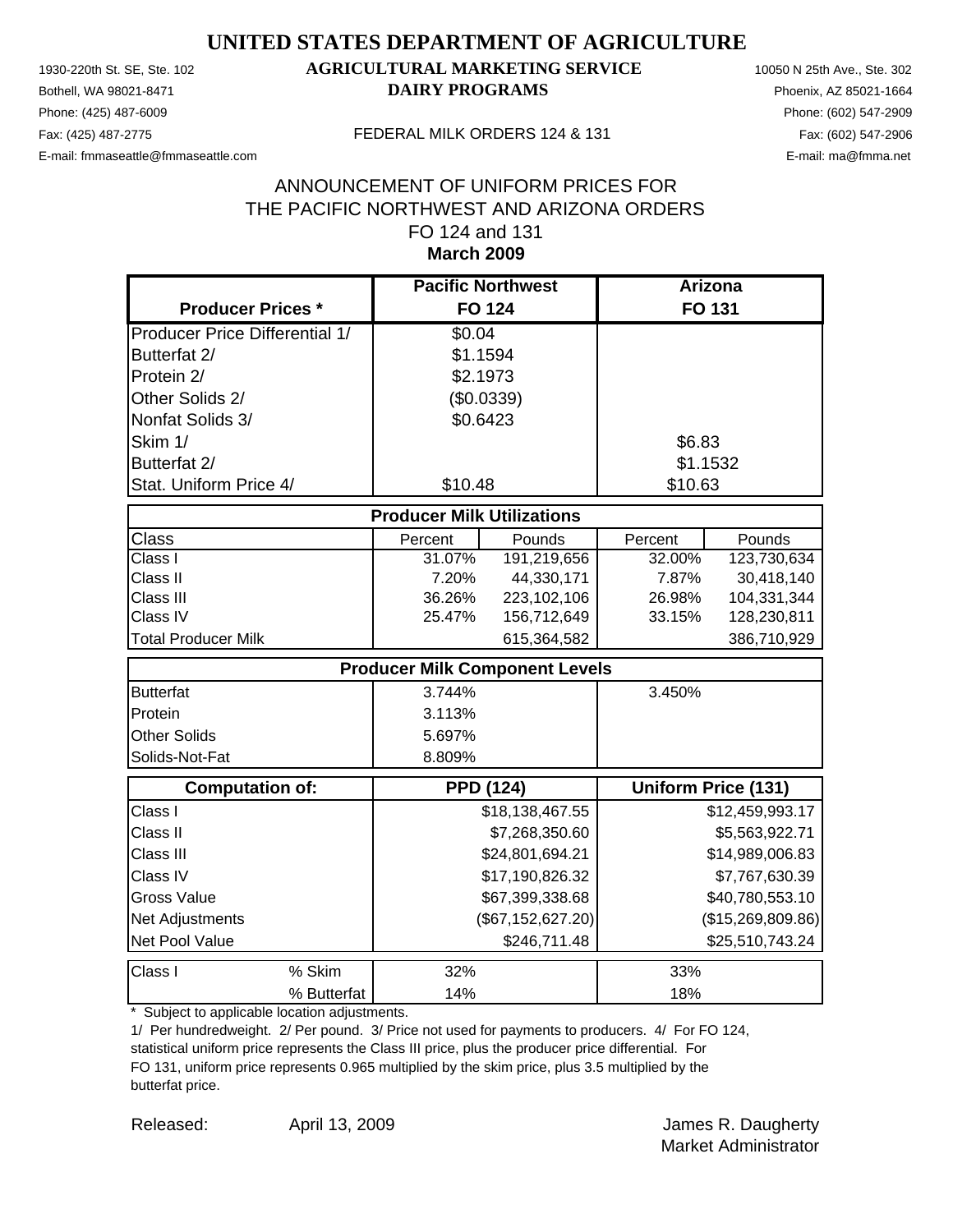# MILK MARKET SUMMARIES FOR MARCH 2009

## **Pacific Northwest Order (FO 124)**

|                               |                   |               |                   | <b>March 2009</b>          |          |
|-------------------------------|-------------------|---------------|-------------------|----------------------------|----------|
|                               | <b>March 2009</b> | February 2009 | <b>March 2008</b> | <b>Percent Change From</b> |          |
|                               | 1/                |               | $\frac{1}{2}$     | Month-Ago                  | Year-Ago |
| <b>Producer Deliveries</b>    | 615,364,582       | 626,914,856   | 505,682,550       | $-1.84%$                   | 21.69%   |
| <b>Daily Deliveries</b>       | 19,850,470        | 22,389,816    | 16,312,340        | $-11.34\%$                 | 21.69%   |
| <b>Number of Producers</b>    | 662               | 666           | 528               |                            |          |
| Daily Deliveries Per Producer | 29,986            | 33,618        | 30,895            | $-10.80%$                  | $-2.94%$ |
| <b>Class I Producer Milk</b>  | 191,219,656       | 178,946,316   | 190,456,153       | 6.86%                      | 0.40%    |
| Class I Utilization (%)       | 31.07%            | 28.55%        | 37.67%            |                            |          |
| <b>Class I Daily Usage</b>    | 6,168,376         | 6,390,940     | 6,143,747         | $-3.48%$                   | 0.40%    |

### **Arizona Order (FO 131)**

|                               |                   |               |                   | <b>March 2009</b>          |          |
|-------------------------------|-------------------|---------------|-------------------|----------------------------|----------|
|                               | <b>March 2009</b> | February 2009 | <b>March 2008</b> | <b>Percent Change From</b> |          |
|                               |                   |               |                   | Month-Ago                  | Year-Ago |
| <b>Producer Deliveries</b>    | 386,710,929       | 345,243,673   | 380,976,503       | 12.01%                     | 1.51%    |
| <b>Daily Deliveries</b>       | 12,474,546        | 12,330,131    | 12,289,565        | 1.17%                      | 1.51%    |
| Number of Producers           | 100               | 100           | 961               |                            |          |
| Daily Deliveries Per Producer | 124,745           | 123,301       | 128,016           | 1.17%                      | $-2.56%$ |
| <b>Class I Producer Milk</b>  | 123,730,634       | 114,653,357   | 119,021,409       | 7.92%                      | 3.96%    |
| Class I Utilization (%)       | 32.00%            | 33.22%        | 31.24%            |                            |          |
| <b>Class I Daily Usage</b>    | 3,991,311         | 4,094,763     | 3,839,400         | $-2.53%$                   | 3.96%    |

1/ Eligible milk not pooled due to price. Comparisons to previous month or year may be biased.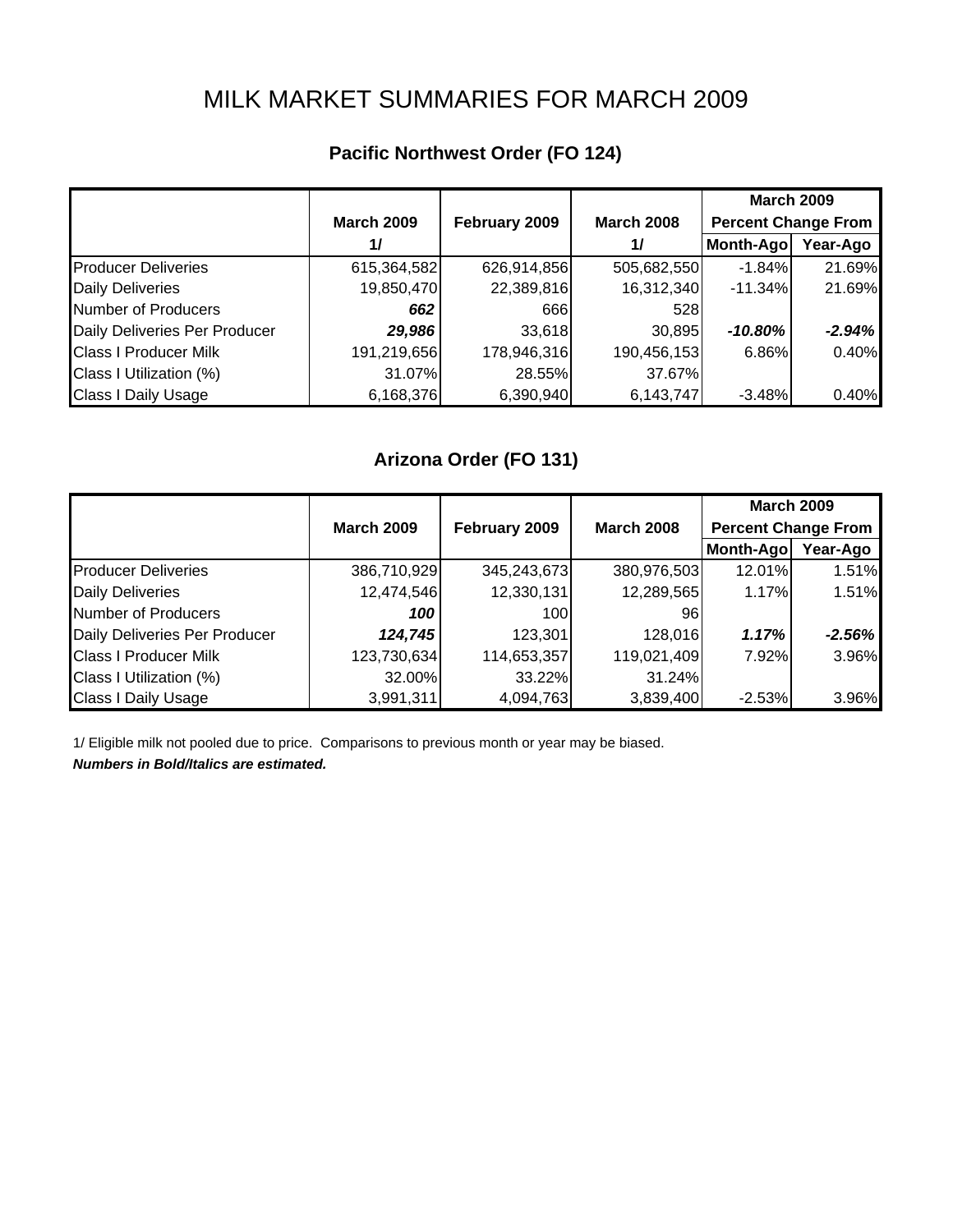Phone: (425) 487-6009 Phone: (602) 547-2909

### 1930-220th St. SE, Ste. 102 **AGRICULTURAL MARKETING SERVICE** 10050 N 25th Ave., Ste. 302 Bothell, WA 98021-8471 **DAIRY PROGRAMS** Phoenix, AZ 85021-1664

E-mail: fmmaseattle@fmmaseattle.com E-mail: ma@fmma.net

#### Fax: (425) 487-2775 FEDERAL MILK ORDERS 124 & 131

### **April 2009** ANNOUNCEMENT OF UNIFORM PRICES FOR THE PACIFIC NORTHWEST AND ARIZONA ORDERS FO 124 and 131

|                                       | <b>Pacific Northwest</b>              |                  | Arizona  |                            |
|---------------------------------------|---------------------------------------|------------------|----------|----------------------------|
| <b>Producer Prices *</b>              |                                       | <b>FO 124</b>    |          | FO 131                     |
| <b>Producer Price Differential 1/</b> | \$0.23                                |                  |          |                            |
| Butterfat 2/                          | \$1.2049                              |                  |          |                            |
| Protein 2/                            | \$2.2009                              |                  |          |                            |
| Other Solids 2/                       |                                       | (\$0.0043)       |          |                            |
| Nonfat Solids 3/                      | \$0.6452                              |                  |          |                            |
| Skim 1/                               |                                       |                  | \$7.11   |                            |
| Butterfat 2/                          |                                       |                  | \$1.2007 |                            |
| Stat. Uniform Price 4/                | \$11.01                               |                  | \$11.06  |                            |
|                                       | <b>Producer Milk Utilizations</b>     |                  |          |                            |
| Class                                 | Percent                               | Pounds           | Percent  | Pounds                     |
| Class I                               | 33.08%                                | 186,140,294      | 32.28%   | 120,667,532                |
| Class II                              | 6.90%                                 | 38,827,545       | 7.13%    | 26,666,552                 |
| Class III                             | 31.33%                                | 176,275,672      | 24.19%   | 90,430,472                 |
| Class IV                              | 28.69%                                | 161,401,211      | 36.40%   | 136,103,280                |
| <b>Total Producer Milk</b>            |                                       | 562,644,722      |          | 373,867,836                |
|                                       | <b>Producer Milk Component Levels</b> |                  |          |                            |
| <b>Butterfat</b>                      | 3.668%                                |                  | 3.435%   |                            |
| Protein                               | 3.057%                                |                  |          |                            |
| Other Solids                          | 5.678%                                |                  |          |                            |
| Solids-Not-Fat                        | 8.735%                                |                  |          |                            |
| <b>Computation of:</b>                |                                       | <b>PPD (124)</b> |          | <b>Uniform Price (131)</b> |
| Class I                               |                                       | \$19,222,316.14  |          | \$13,151,205.89            |
| Class II                              |                                       | \$6,312,404.55   |          | \$4,857,892.05             |
| Class III                             |                                       | \$19,779,868.59  |          | \$13,336,640.21            |
| Class IV                              |                                       | \$17,984,323.04  |          | \$9,640,192.89             |
| <b>Gross Value</b>                    |                                       | \$63,298,912.32  |          | \$40,985,931.04            |
| Net Adjustments                       | (\$62,001,015.15)                     |                  |          | (\$15,301,925.68)          |
| Net Pool Value                        |                                       | \$1,297,897.17   |          | \$25,684,005.36            |
| % Skim<br>Class I                     | 34%                                   |                  | 33%      |                            |
| % Butterfat                           | 16%                                   |                  | 18%      |                            |

\* Subject to applicable location adjustments.

1/ Per hundredweight. 2/ Per pound. 3/ Price not used for payments to producers. 4/ For FO 124, statistical uniform price represents the Class III price, plus the producer price differential. For FO 131, uniform price represents 0.965 multiplied by the skim price, plus 3.5 multiplied by the butterfat price.

Released: May 13, 2009 May 13, 2009 May 13, 2009 May 13, 2009 May 13, 2009 May 2009 May 2009 May 2011 Market Administrator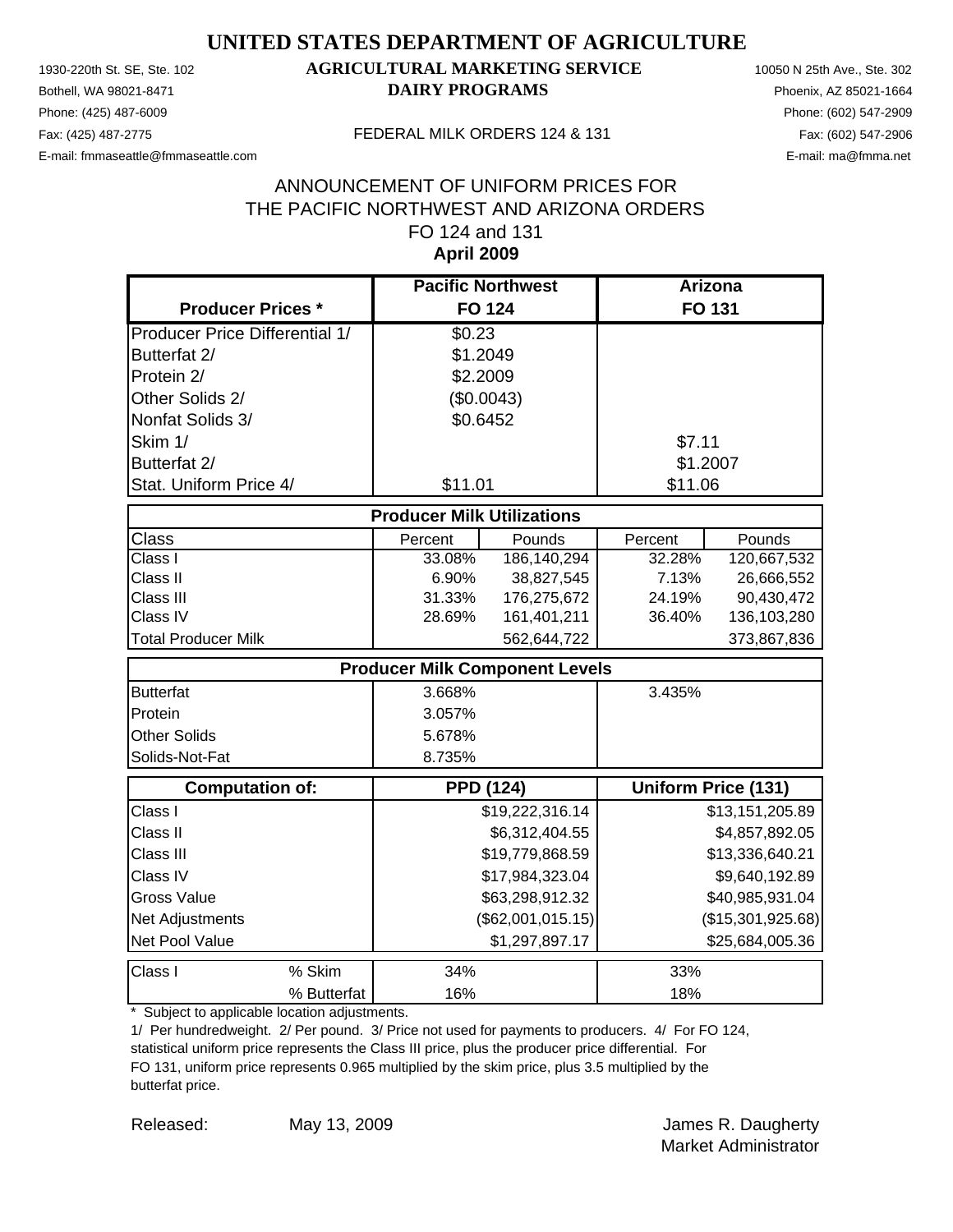# MILK MARKET SUMMARIES FOR APRIL 2009

# **Pacific Northwest Order (FO 124)**

|                               |                   |                   |             | <b>April 2009</b>          |           |
|-------------------------------|-------------------|-------------------|-------------|----------------------------|-----------|
|                               | <b>April 2009</b> | <b>March 2009</b> | April 2008  | <b>Percent Change From</b> |           |
|                               | 1/                | 1/                |             | Month-Ago                  | Year-Ago  |
| <b>Producer Deliveries</b>    | 562,644,722       | 615,364,582       | 645,769,597 | $-8.57%$                   | $-12.87%$ |
| <b>Daily Deliveries</b>       | 18,754,824        | 19,850,470        | 21,525,653  | $-5.52%$                   | $-12.87%$ |
| <b>Number of Producers</b>    | 536               | 651               | 685         |                            |           |
| Daily Deliveries Per Producer | 34,990            | 30,492            | 31,424      | 14.75%                     | 11.35%    |
| <b>Class I Producer Milk</b>  | 186,140,294       | 191,219,656       | 190,930,025 | $-2.66\%$                  | $-2.51%$  |
| Class I Utilization (%)       | 33.08%            | 31.07%            | 29.56%      |                            |           |
| <b>Class I Daily Usage</b>    | 6,204,676         | 6,168,376         | 6,364,334   | 0.59%                      | $-2.51%$  |

### **Arizona Order (FO 131)**

|                               |                   |                   |                   | <b>April 2009</b>          |          |
|-------------------------------|-------------------|-------------------|-------------------|----------------------------|----------|
|                               | <b>April 2009</b> | <b>March 2009</b> | <b>April 2008</b> | <b>Percent Change From</b> |          |
|                               |                   |                   |                   | Month-Ago                  | Year-Ago |
| <b>Producer Deliveries</b>    | 373,867,836       | 386,710,929       | 372,706,693       | $-3.32%$                   | 0.31%    |
| <b>Daily Deliveries</b>       | 12,462,261        | 12,474,546        | 12,423,556        | $-0.10%$                   | 0.31%    |
| Number of Producers           | 100               | 100               | 96                |                            |          |
| Daily Deliveries Per Producer | 124,623           | 124,745           | 129,412           | $-0.10%$                   | $-3.70%$ |
| <b>Class I Producer Milk</b>  | 120,667,532       | 123,730,634       | 117,637,357       | $-2.48%$                   | 2.58%    |
| Class I Utilization (%)       | 32.28%            | 32.00%            | 31.56%            |                            |          |
| <b>Class I Daily Usage</b>    | 4,022,251         | 3,991,311         | 3,921,245         | 0.78%                      | 2.58%    |

1/ Eligible milk not pooled due to price. Comparisons to previous month or year may be biased.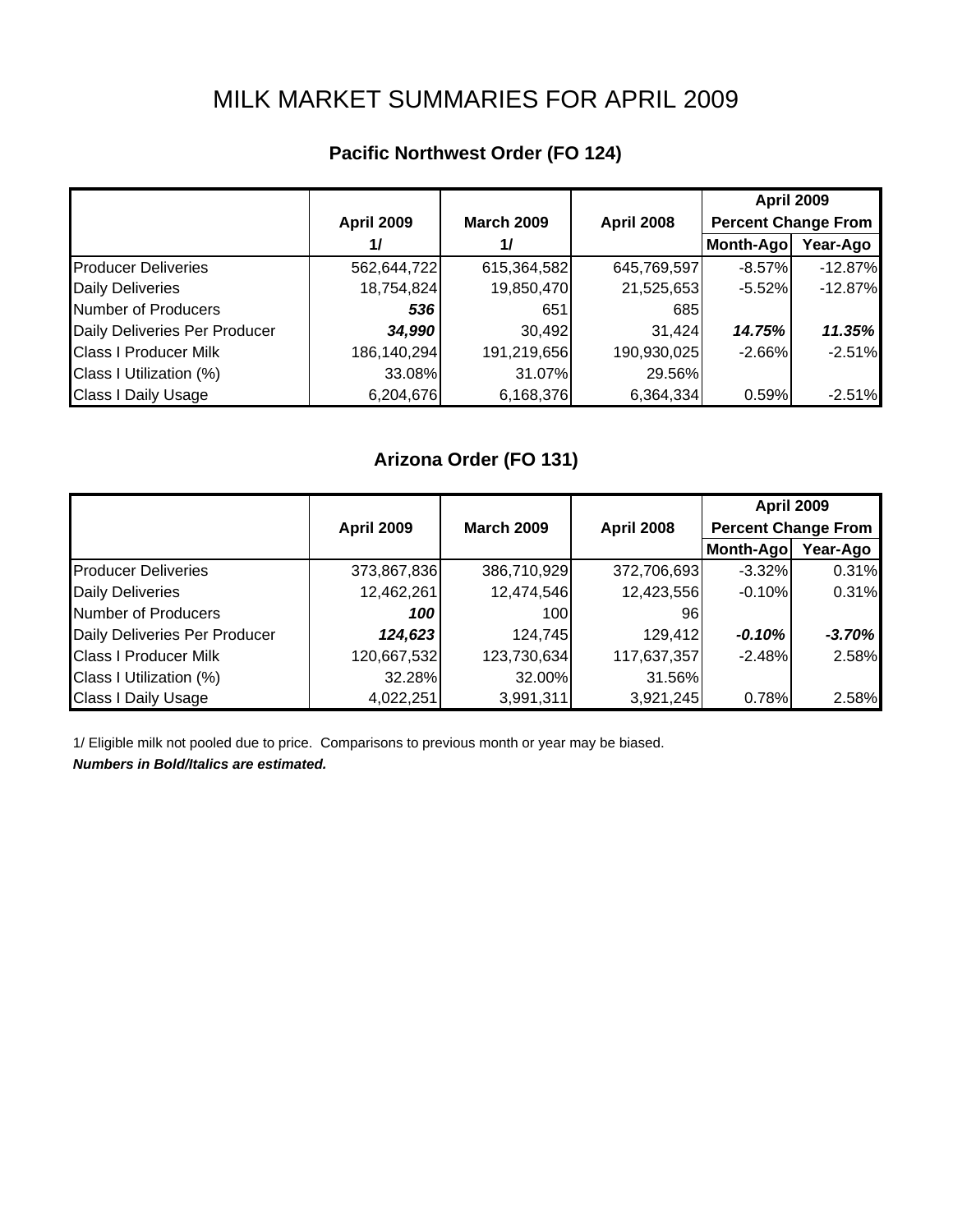Phone: (425) 487-6009 Phone: (602) 547-2909

### 1930-220th St. SE, Ste. 102 **AGRICULTURAL MARKETING SERVICE** 10050 N 25th Ave., Ste. 302 Bothell, WA 98021-8471 **DAIRY PROGRAMS** Phoenix, AZ 85021-1664

E-mail: fmmaseattle@fmmaseattle.com E-mail: ma@fmma.net

#### Fax: (425) 487-2775 FEDERAL MILK ORDERS 124 & 131

### **May 2009** ANNOUNCEMENT OF UNIFORM PRICES FOR THE PACIFIC NORTHWEST AND ARIZONA ORDERS FO 124 and 131

|                                       | <b>Pacific Northwest</b>          |                                       | <b>Arizona</b> |                            |
|---------------------------------------|-----------------------------------|---------------------------------------|----------------|----------------------------|
| <b>Producer Prices *</b>              |                                   | <b>FO 124</b>                         |                | <b>FO 131</b>              |
| <b>Producer Price Differential 1/</b> | \$0.99                            |                                       |                |                            |
| Butterfat 2/                          | \$1.2648                          |                                       |                |                            |
| Protein 2/                            | \$1.7454                          |                                       |                |                            |
| Other Solids 2/                       | \$0.0336                          |                                       |                |                            |
| Nonfat Solids 3/                      | \$0.6574                          |                                       |                |                            |
| Skim 1/                               |                                   |                                       | \$6.98         |                            |
| Butterfat 2/                          |                                   |                                       | \$1.2598       |                            |
| Stat. Uniform Price 4/                | \$10.83                           |                                       | \$11.15        |                            |
|                                       | <b>Producer Milk Utilizations</b> |                                       |                |                            |
| Class                                 | Percent                           | Pounds                                | Percent        | Pounds                     |
| Class I                               | 26.18%                            | 181,054,717                           | 30.68%         | 113,048,147                |
| Class II                              | 6.18%                             | 42,707,257                            | 9.20%          | 33,899,410                 |
| Class III                             | 42.92%                            | 296,817,592                           | 26.13%         | 96,294,651                 |
| Class IV                              | 24.72%                            | 170,902,110                           | 33.99%         | 125,281,865                |
| <b>Total Producer Milk</b>            |                                   | 691,481,676                           |                | 368,524,073                |
|                                       |                                   | <b>Producer Milk Component Levels</b> |                |                            |
| <b>Butterfat</b>                      | 3.646%                            |                                       | 3.412%         |                            |
| Protein                               | 3.078%                            |                                       |                |                            |
| Other Solids                          | 5.697%                            |                                       |                |                            |
| Solids-Not-Fat                        | 8.775%                            |                                       |                |                            |
| <b>Computation of:</b>                |                                   | <b>PPD (124)</b>                      |                | <b>Uniform Price (131)</b> |
| Class I                               |                                   | \$19,637,428.54                       |                | \$12,953,608.19            |
| Class II                              |                                   | \$6,877,154.68                        |                | \$6,233,010.12             |
| Class III                             |                                   | \$30,681,557.07                       |                | \$13,421,779.48            |
| Class IV                              |                                   | \$19,419,946.29                       |                | \$7,948,230.63             |
| <b>Gross Value</b>                    |                                   | \$76,616,086.58                       |                | \$40,556,628.42            |
| Net Adjustments                       |                                   | (\$69,765,144.64)                     |                | (\$15,702,012.19)          |
| Net Pool Value                        |                                   | \$6,850,941.94                        |                | \$24,854,616.23            |
| Class I<br>% Skim                     | 27%                               |                                       | 31%            |                            |
| % Butterfat                           | 12%                               |                                       | 17%            |                            |

\* Subject to applicable location adjustments.

1/ Per hundredweight. 2/ Per pound. 3/ Price not used for payments to producers. 4/ For FO 124, statistical uniform price represents the Class III price, plus the producer price differential. For FO 131, uniform price represents 0.965 multiplied by the skim price, plus 3.5 multiplied by the butterfat price.

Released: June 11, 2009 **Southern Contract Contract Contract Contract Contract Contract Contract Contract Contract Contract Contract Contract Contract Contract Contract Contract Contract Contract Contract Contract Contract** Market Administrator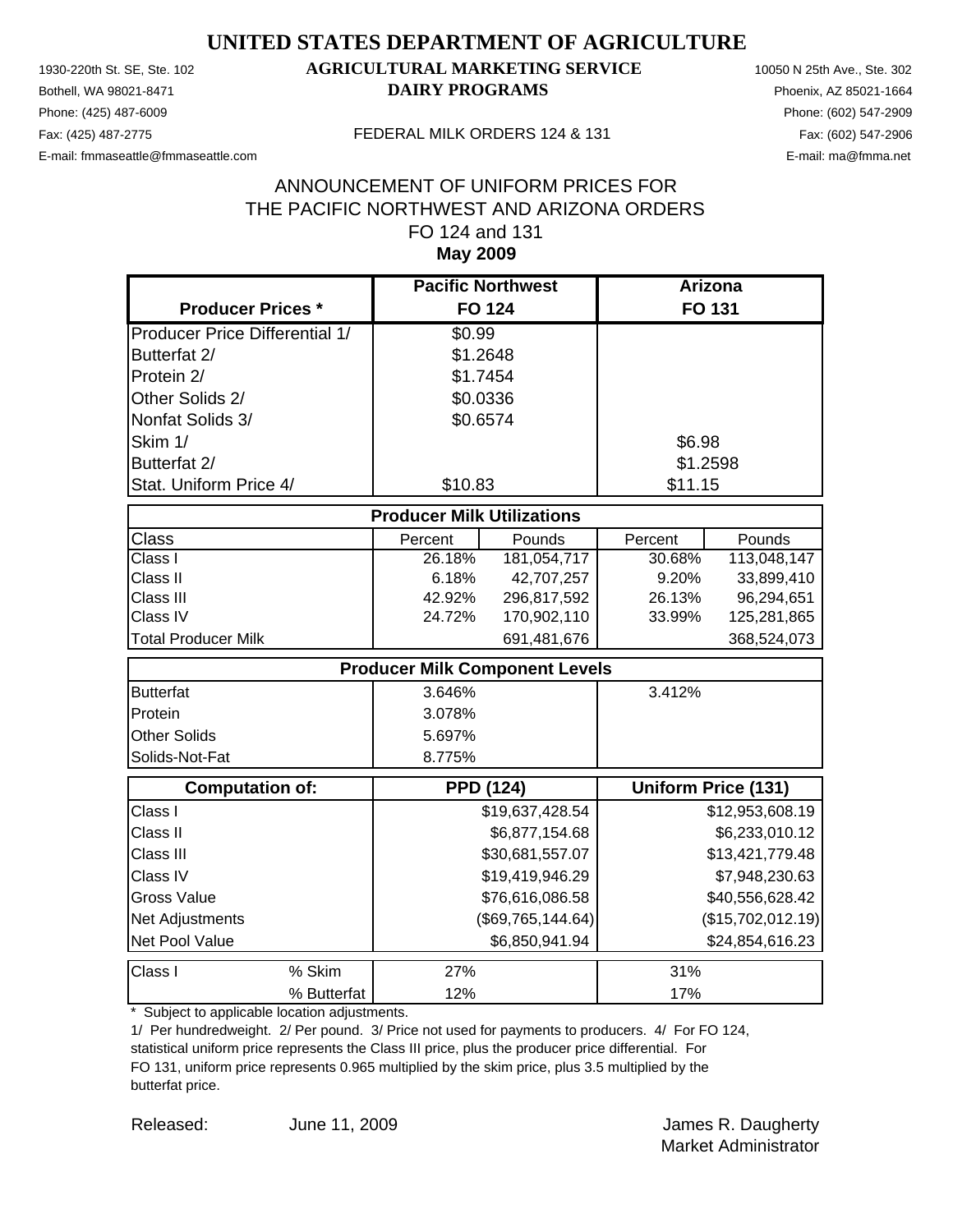# MILK MARKET SUMMARIES FOR MAY 2009

# **Pacific Northwest Order (FO 124)**

|                               |                 |                   |                 | <b>May 2009</b>            |          |
|-------------------------------|-----------------|-------------------|-----------------|----------------------------|----------|
|                               | <b>May 2009</b> | <b>April 2009</b> | <b>May 2008</b> | <b>Percent Change From</b> |          |
|                               |                 | 1/                | $\frac{1}{2}$   | Month-Ago                  | Year-Ago |
| <b>Producer Deliveries</b>    | 691,481,676     | 562,644,722       | 530,552,496     | 22.90%                     | 30.33%   |
| <b>Daily Deliveries</b>       | 22,305,861      | 18,754,824        | 17,114,597      | 18.93%                     | 30.33%   |
| Number of Producers           | 654             | 535               | 531             |                            |          |
| Daily Deliveries Per Producer | 34,107          | 35,056            | 32,231          | $-2.71%$                   | 5.82%    |
| <b>Class I Producer Milk</b>  | 181,054,717     | 186,140,294       | 189,480,974     | $-2.73%$                   | $-4.45%$ |
| Class I Utilization (%)       | 26.18%          | 33.08%            | 35.71%          |                            |          |
| <b>Class I Daily Usage</b>    | 5,840,475       | 6,204,676         | 6,112,289       | $-5.87%$                   | $-4.45%$ |

## **Arizona Order (FO 131)**

|                               |                 |                   |                 | <b>May 2009</b>            |          |  |
|-------------------------------|-----------------|-------------------|-----------------|----------------------------|----------|--|
|                               | <b>May 2009</b> | <b>April 2009</b> | <b>May 2008</b> | <b>Percent Change From</b> |          |  |
|                               |                 |                   |                 | Month-Ago                  | Year-Ago |  |
| <b>Producer Deliveries</b>    | 368,524,073     | 373,867,836       | 387,778,243     | $-1.43%$                   | $-4.97%$ |  |
| <b>Daily Deliveries</b>       | 11,887,873      | 12,462,261        | 12,508,976      | $-4.61%$                   | $-4.97%$ |  |
| Number of Producers           | 101             | 101               | 99              |                            |          |  |
| Daily Deliveries Per Producer | 117,702         | 123,389           | 126,353         | -4.61%                     | $-6.85%$ |  |
| <b>Class I Producer Milk</b>  | 113,048,147     | 120,667,532       | 118,865,082     | $-6.31\%$                  | $-4.89%$ |  |
| Class I Utilization (%)       | 30.68%          | 32.28%            | 30.65%          |                            |          |  |
| <b>Class I Daily Usage</b>    | 3,646,714       | 4,022,251         | 3,834,357       | $-9.34%$                   | $-4.89%$ |  |

1/ Eligible milk not pooled due to price. Comparisons to previous month or year may be biased.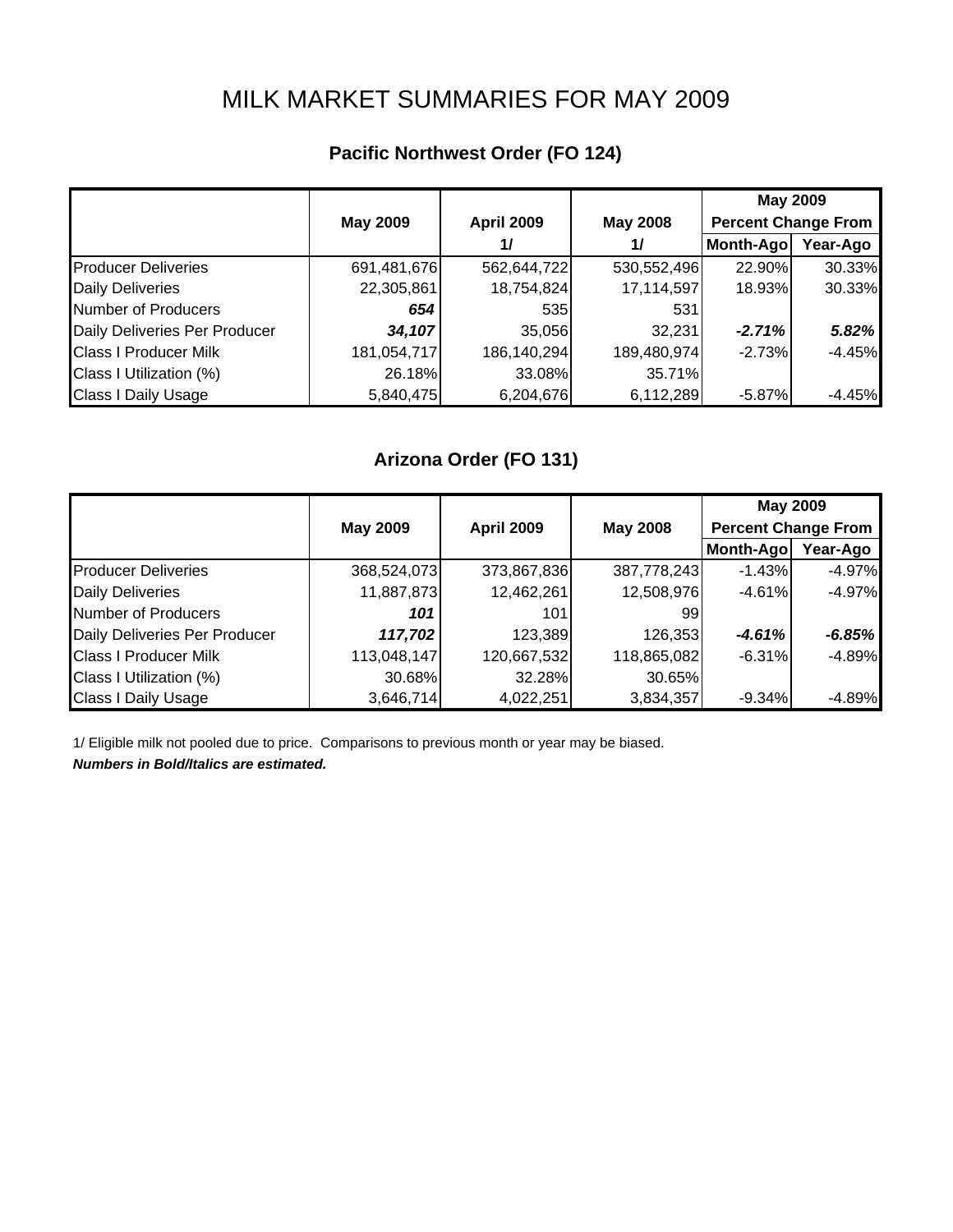Phone: (425) 487-6009 Phone: (602) 547-2909

### 1930-220th St. SE, Ste. 102 **AGRICULTURAL MARKETING SERVICE** 10050 N 25th Ave., Ste. 302 Bothell, WA 98021-8471 **DAIRY PROGRAMS** Phoenix, AZ 85021-1664

E-mail: fmmaseattle@fmmaseattle.com E-mail: ma@fmma.net

#### Fax: (425) 487-2775 FEDERAL MILK ORDERS 124 & 131

### **June 2009** ANNOUNCEMENT OF UNIFORM PRICES FOR THE PACIFIC NORTHWEST AND ARIZONA ORDERS FO 124 and 131

|                                       | <b>Pacific Northwest</b>              |                   | <b>Arizona</b> |                            |
|---------------------------------------|---------------------------------------|-------------------|----------------|----------------------------|
| <b>Producer Prices *</b>              |                                       | <b>FO 124</b>     |                | <b>FO 131</b>              |
| <b>Producer Price Differential 1/</b> | \$0.73                                |                   |                |                            |
| Butterfat 2/                          | \$1.2544                              |                   |                |                            |
| Protein 2/                            | \$1.7283                              |                   |                |                            |
| Other Solids 2/                       | \$0.0723                              |                   |                |                            |
| Nonfat Solids 3/                      | \$0.6715                              |                   |                |                            |
| Skim 1/                               |                                       |                   | \$6.78         |                            |
| Butterfat 2/                          |                                       |                   | \$1.2601       |                            |
| Stat. Uniform Price 4/                | \$10.70                               |                   | \$10.95        |                            |
|                                       | <b>Producer Milk Utilizations</b>     |                   |                |                            |
| Class                                 | Percent                               | Pounds            | Percent        | Pounds                     |
| Class I                               | 26.86%                                | 180,114,694       | 33.18%         | 111,247,907                |
| Class II                              | 6.41%                                 | 42,983,484        | 9.45%          | 31,690,024                 |
| Class III                             | 43.10%                                | 289,022,090       | 30.45%         | 102,106,748                |
| Class IV                              | 23.63%                                | 158,448,089       | 26.92%         | 90,262,911                 |
| <b>Total Producer Milk</b>            |                                       | 670,568,357       |                | 335,307,590                |
|                                       | <b>Producer Milk Component Levels</b> |                   |                |                            |
| <b>Butterfat</b>                      | 3.588%                                |                   | 3.422%         |                            |
| Protein                               | 3.028%                                |                   |                |                            |
| Other Solids                          | 5.704%                                |                   |                |                            |
| Solids-Not-Fat                        | 8.732%                                |                   |                |                            |
| Computation of:                       | <b>PPD (124)</b>                      |                   |                | <b>Uniform Price (131)</b> |
| Class I                               |                                       | \$17,865,272.52   |                | \$11,736,918.27            |
| Class II                              |                                       | \$7,351,062.56    |                | \$5,779,806.15             |
| Class III                             |                                       | \$29,937,080.13   |                | \$13,298,648.67            |
| Class IV                              |                                       | \$17,210,069.52   |                | \$5,467,549.87             |
| <b>Gross Value</b>                    |                                       | \$72,363,484.73   |                | \$36,282,922.96            |
| Net Adjustments                       |                                       | (\$67,465,789.54) |                | (\$14,318,108.23)          |
| Net Pool Value                        |                                       | \$4,897,695.19    |                | \$21,964,814.73            |
| % Skim<br>Class I                     | 27%                                   |                   | 34%            |                            |
| % Butterfat                           | 13%                                   |                   | 19%            |                            |

\* Subject to applicable location adjustments.

1/ Per hundredweight. 2/ Per pound. 3/ Price not used for payments to producers. 4/ For FO 124, statistical uniform price represents the Class III price, plus the producer price differential. For FO 131, uniform price represents 0.965 multiplied by the skim price, plus 3.5 multiplied by the butterfat price.

Released: July 14, 2009 **Container Seleased:** James R. Daugherty Market Administrator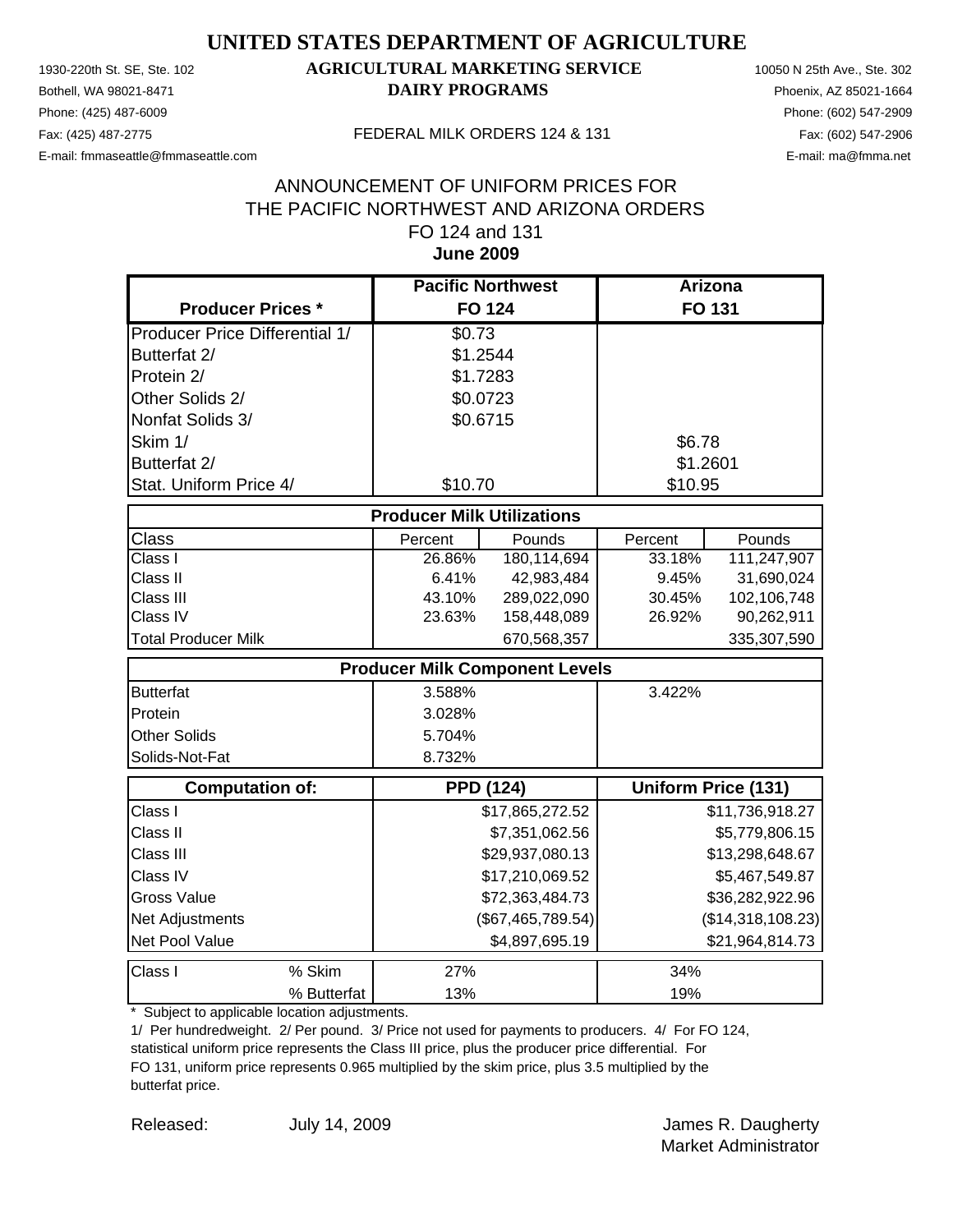# MILK MARKET SUMMARIES FOR JUNE 2009

# **Pacific Northwest Order (FO 124)**

|                               |                  |                 |                  | <b>June 2009</b>           |          |
|-------------------------------|------------------|-----------------|------------------|----------------------------|----------|
|                               | <b>June 2009</b> | <b>May 2009</b> | <b>June 2008</b> | <b>Percent Change From</b> |          |
|                               |                  |                 | $\frac{1}{2}$    | Month-Ago                  | Year-Ago |
| <b>Producer Deliveries</b>    | 670,568,357      | 691,481,676     | 506,281,028      | $-3.02%$                   | 32.45%   |
| <b>Daily Deliveries</b>       | 22,352,279       | 22,305,861      | 16,876,034       | 0.21%                      | 32.45%   |
| Number of Producers           | 657              | 657             | 525              |                            |          |
| Daily Deliveries Per Producer | 34,022           | 33,951          | 32,145           | 0.21%                      | 5.84%    |
| <b>Class I Producer Milk</b>  | 180,114,694      | 181,054,717     | 174,567,798      | $-0.52%$                   | 3.18%    |
| Class I Utilization (%)       | 26.86%           | 26.18%          | 34.48%           |                            |          |
| <b>Class I Daily Usage</b>    | 6,003,823        | 5,840,475       | 5,818,927        | 2.80%                      | 3.18%    |

## **Arizona Order (FO 131)**

|                               |                  |                 |                  | <b>June 2009</b>           |          |  |
|-------------------------------|------------------|-----------------|------------------|----------------------------|----------|--|
|                               | <b>June 2009</b> | <b>May 2009</b> | <b>June 2008</b> | <b>Percent Change From</b> |          |  |
|                               |                  |                 |                  | Month-Ago                  | Year-Ago |  |
| <b>Producer Deliveries</b>    | 335,307,590      | 368,524,073     | 353,243,354      | $-9.01\%$                  | $-5.08%$ |  |
| <b>Daily Deliveries</b>       | 11,176,920       | 11,887,873      | 11,774,778       | $-5.98%$                   | $-5.08%$ |  |
| Number of Producers           | 100              | 100             | 101              |                            |          |  |
| Daily Deliveries Per Producer | 111,769          | 118,879         | 116,582          | $-5.98%$                   | $-4.13%$ |  |
| <b>Class I Producer Milk</b>  | 111,247,907      | 113,048,147     | 105,768,769      | $-1.59%$                   | 5.18%    |  |
| Class I Utilization (%)       | 33.18%           | 30.68%          | 29.94%           |                            |          |  |
| <b>Class I Daily Usage</b>    | 3,708,264        | 3,646,714       | 3,525,626        | 1.69%                      | 5.18%    |  |

1/ Eligible milk not pooled due to price. Comparisons to previous month or year may be biased.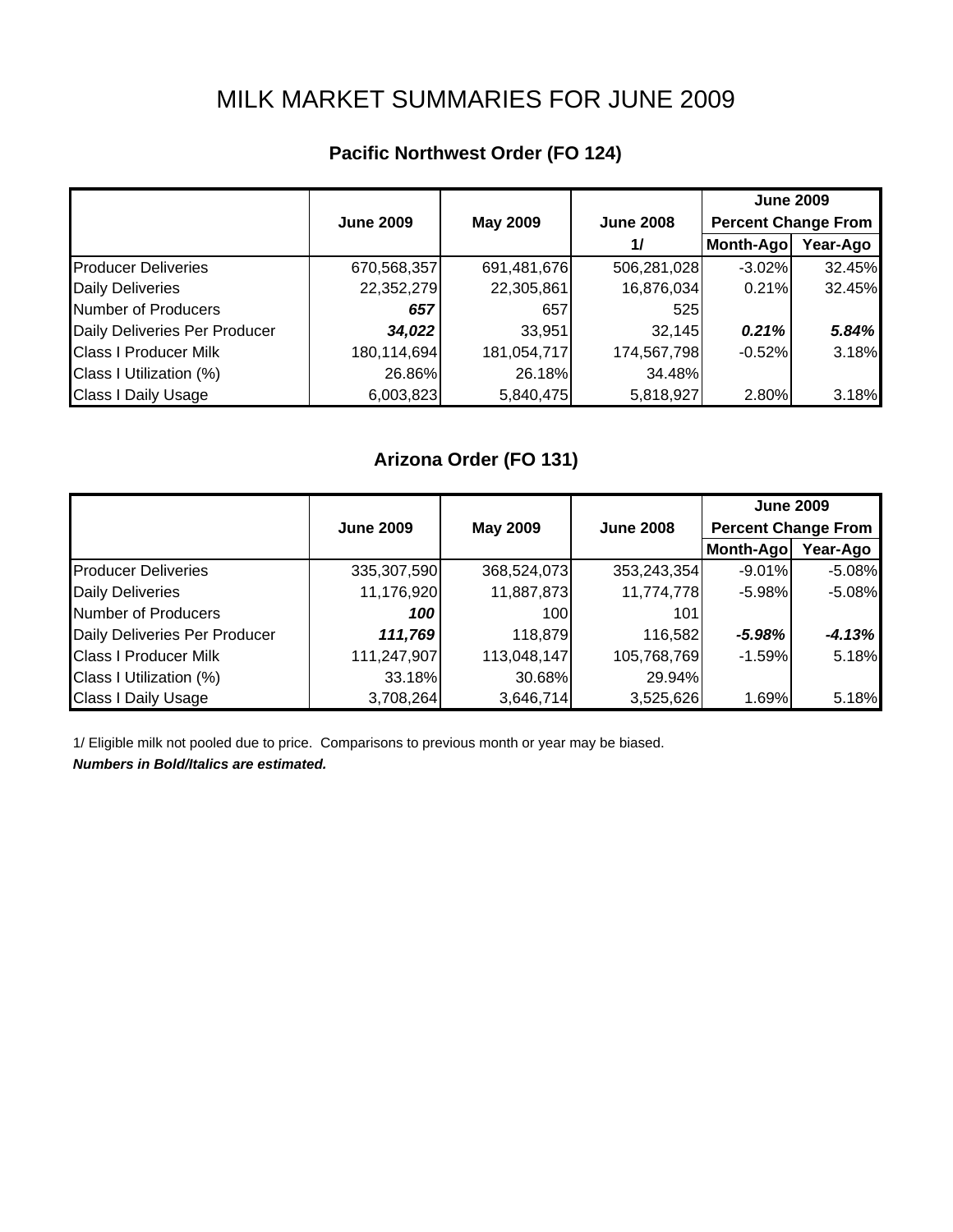Phone: (425) 487-6009 Phone: (602) 547-2909 E-mail: fmmaseattle@fmmaseattle.com E-mail: ma@fmma.net

### 1930-220th St. SE, Ste. 102 **AGRICULTURAL MARKETING SERVICE** 10050 N 25th Ave., Ste. 302 Bothell, WA 98021-8471 **DAIRY PROGRAMS** Phoenix, AZ 85021-1664

#### Fax: (425) 487-2775 FEDERAL MILK ORDERS 124 & 131

### **July 2009** ANNOUNCEMENT OF UNIFORM PRICES FOR THE PACIFIC NORTHWEST AND ARIZONA ORDERS FO 124 and 131

| <b>Producer Prices *</b>              |             |                                   | <b>Pacific Northwest</b><br><b>FO 124</b> |          | Arizona<br><b>FO 131</b>   |
|---------------------------------------|-------------|-----------------------------------|-------------------------------------------|----------|----------------------------|
| <b>Producer Price Differential 1/</b> |             | \$0.77                            |                                           |          |                            |
| Butterfat 2/                          |             |                                   | \$1.2438                                  |          |                            |
| Protein 2/                            |             |                                   | \$1.6970                                  |          |                            |
| Other Solids 2/                       |             |                                   | \$0.0949                                  |          |                            |
| Nonfat Solids 3/                      |             |                                   | \$0.6677                                  |          |                            |
| Skim 1/                               |             |                                   |                                           | \$6.95   |                            |
| Butterfat 2/                          |             |                                   |                                           | \$1.2561 |                            |
| Stat. Uniform Price 4/                |             | \$10.74                           |                                           | \$11.10  |                            |
|                                       |             | <b>Producer Milk Utilizations</b> |                                           |          |                            |
| <b>Class</b>                          |             | Percent                           | Pounds                                    | Percent  | Pounds                     |
| Class I                               |             | 27.39%                            | 187,559,314                               | 38.47%   | 116,963,300                |
| Class II                              |             | 6.57%                             | 44,996,753                                | 9.14%    | 27,803,857                 |
| Class III                             |             | 43.23%                            | 296,011,535                               | 28.87%   | 87,768,347                 |
| Class IV                              |             | 22.81%                            | 156, 173, 237                             | 23.52%   | 71,521,661                 |
| <b>Total Producer Milk</b>            |             |                                   | 684,740,839                               |          | 304,057,165                |
|                                       |             |                                   | <b>Producer Milk Component Levels</b>     |          |                            |
| <b>Butterfat</b>                      |             | 3.603%                            |                                           | 3.433%   |                            |
| Protein                               |             | 3.016%                            |                                           |          |                            |
| <b>Other Solids</b>                   |             | 5.706%                            |                                           |          |                            |
| Solids-Not-Fat                        |             | 8.722%                            |                                           |          |                            |
| <b>Computation of:</b>                |             |                                   | <b>PPD (124)</b>                          |          | <b>Uniform Price (131)</b> |
| Class I                               |             |                                   | \$18,991,707.27                           |          | \$12,492,473.11            |
| Class II                              |             |                                   | \$7,556,076.71                            |          | \$5,324,378.00             |
| Class III                             |             |                                   | \$30,670,876.28                           |          | \$11,294,888.05            |
| Class IV                              |             |                                   | \$16,934,920.85                           |          | \$4,314,372.59             |
| <b>Gross Value</b>                    |             |                                   | \$74,153,581.11                           |          | \$33,426,111.75            |
| Net Adjustments                       |             |                                   | (\$68,879,353.78)                         |          | (\$13,008,989.86)          |
| Net Pool Value                        |             |                                   | \$5,274,227.33                            |          | \$20,417,121.89            |
| Class I                               | % Skim      | 28%                               |                                           | 39%      |                            |
|                                       | % Butterfat | 14%                               |                                           | 22%      |                            |

\* Subject to applicable location adjustments.

1/ Per hundredweight. 2/ Per pound. 3/ Price not used for payments to producers. 4/ For FO 124, statistical uniform price represents the Class III price, plus the producer price differential. For FO 131, uniform price represents 0.965 multiplied by the skim price, plus 3.5 multiplied by the butterfat price.

Released: August 13, 2009 **August 13, 2009** James R. Daugherty Market Administrator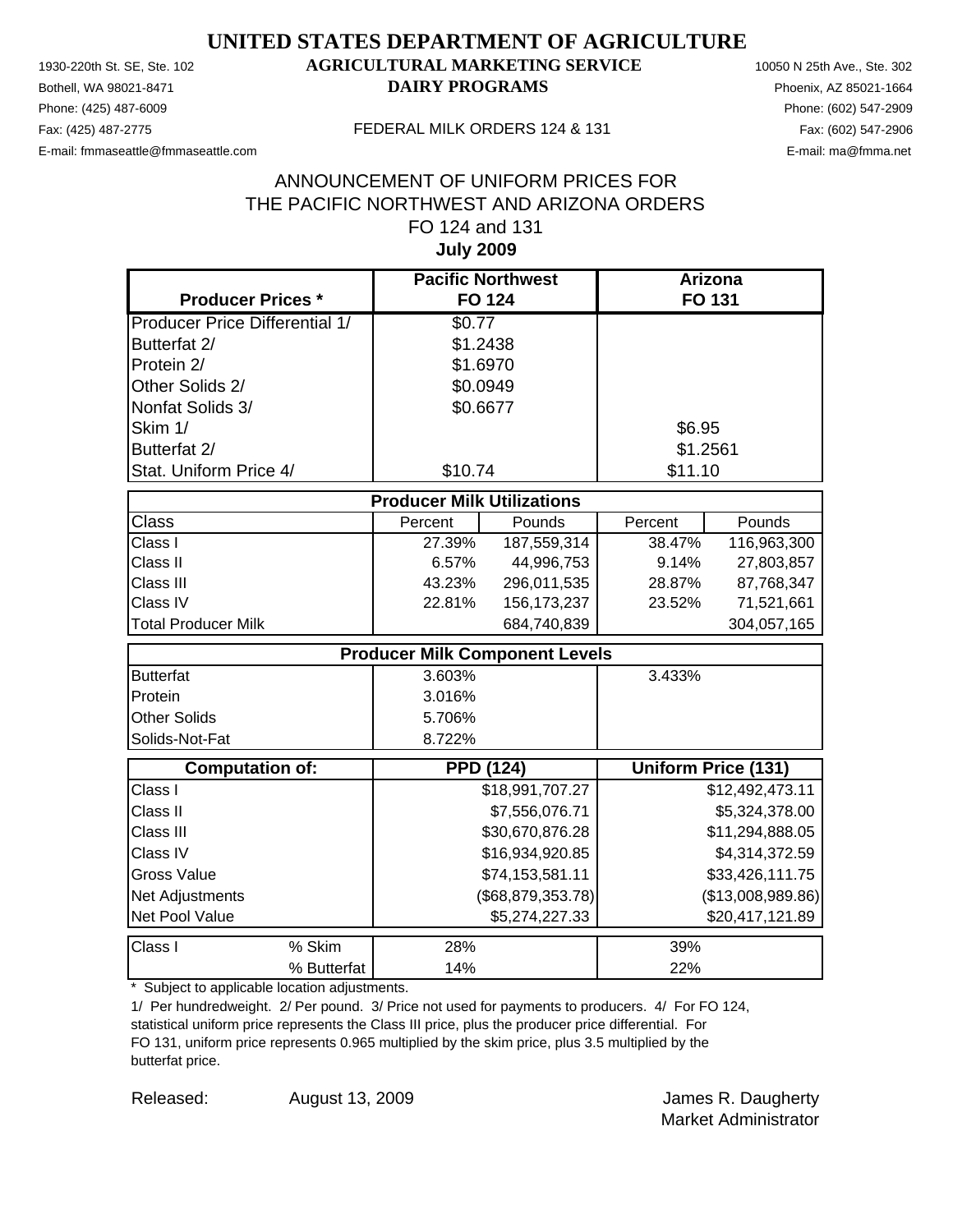# MILK MARKET SUMMARIES FOR JULY 2009

# **Pacific Northwest Order (FO 124)**

|                               |                  |                  |                  | <b>July 2009</b>           |          |  |
|-------------------------------|------------------|------------------|------------------|----------------------------|----------|--|
|                               | <b>July 2009</b> | <b>June 2009</b> | <b>July 2008</b> | <b>Percent Change From</b> |          |  |
|                               |                  |                  |                  | Month-Ago                  | Year-Ago |  |
| <b>Producer Deliveries</b>    | 684,740,839      | 670,568,357      | 665,480,122      | 2.11%                      | 2.89%    |  |
| <b>Daily Deliveries</b>       | 22,088,414       | 22,352,279       | 21,467,101       | $-1.18%$                   | 2.89%    |  |
| Number of Producers           | 656              | 656              | 677              |                            |          |  |
| Daily Deliveries Per Producer | 33,671           | 34,074           | 31,709           | $-1.18%$                   | 6.19%    |  |
| <b>Class I Producer Milk</b>  | 187,559,314      | 180,114,694      | 180,104,869      | 4.13%                      | 4.14%    |  |
| Class I Utilization (%)       | 27.39%           | 26.86%           | 27.06%           |                            |          |  |
| <b>Class I Daily Usage</b>    | 6,050,300        | 6,003,823        | 5,809,834        | 0.77%                      | 4.14%    |  |

## **Arizona Order (FO 131)**

|                               |                  |                  |                  | <b>July 2009</b>           |           |
|-------------------------------|------------------|------------------|------------------|----------------------------|-----------|
|                               | <b>July 2009</b> | <b>June 2009</b> | <b>July 2008</b> | <b>Percent Change From</b> |           |
|                               |                  |                  |                  | Month-Ago                  | Year-Ago  |
| <b>Producer Deliveries</b>    | 304,057,165      | 335,307,590      | 328, 341, 775    | $-9.32%$                   | $-7.40%$  |
| <b>Daily Deliveries</b>       | 9,808,296        | 11,176,920       | 10,591,670       | $-12.25%$                  | $-7.40\%$ |
| Number of Producers           | 97               | 97               | 100              |                            |           |
| Daily Deliveries Per Producer | 101, 116         | 115,226          | 105,917          | $-12.25%$                  | $-4.53%$  |
| <b>Class I Producer Milk</b>  | 116,963,300      | 111,247,907      | 105,225,696      | 5.14%                      | 11.15%    |
| Class I Utilization (%)       | 38.47%           | 33.18%           | 32.04%           |                            |           |
| <b>Class I Daily Usage</b>    | 3,773,010        | 3,708,264        | 3,394,377        | 1.75%                      | 11.15%    |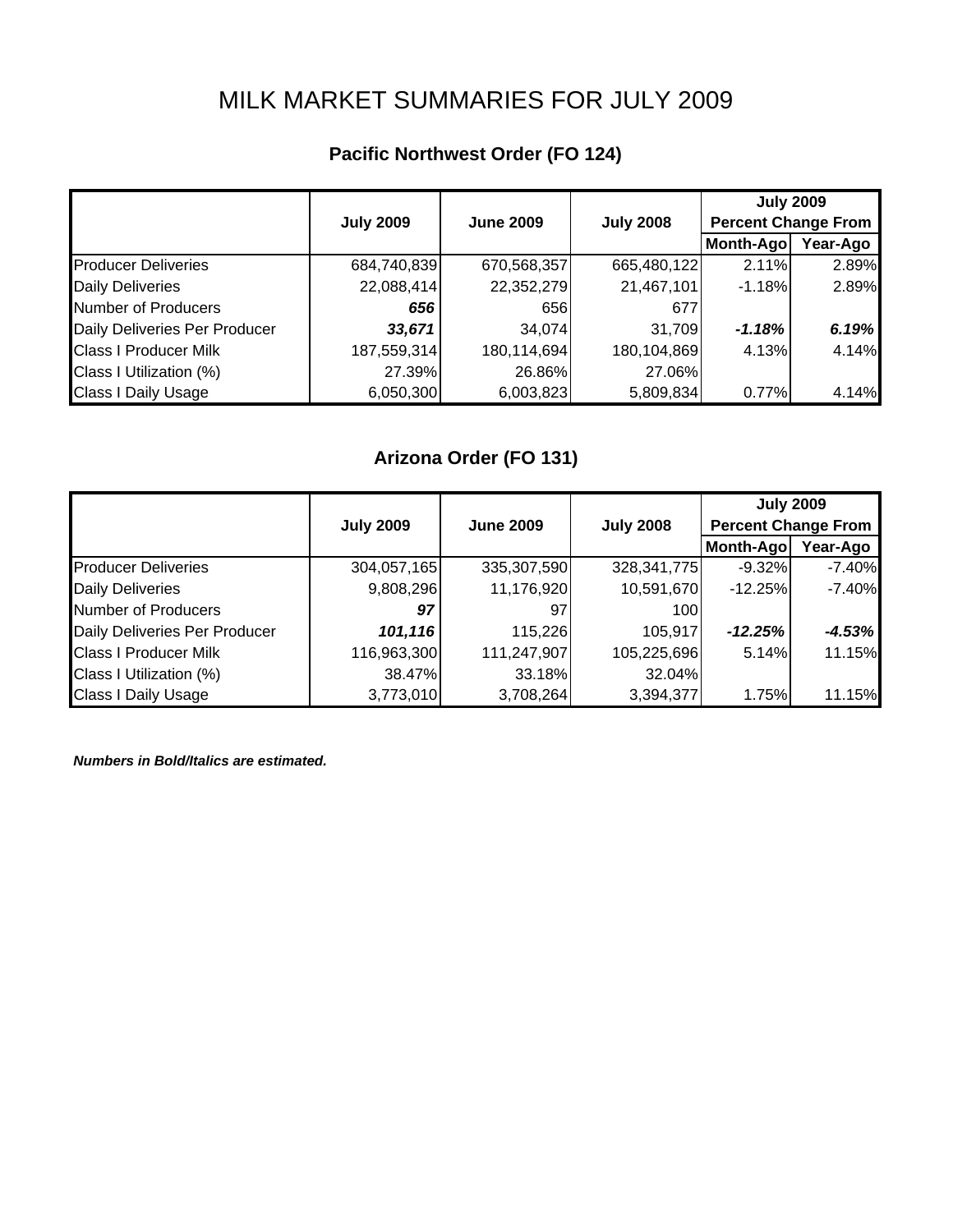Phone: (425) 487-6009 Phone: (602) 547-2909 E-mail: fmmaseattle@fmmaseattle.com E-mail: ma@fmma.net

### 1930-220th St. SE, Ste. 102 **AGRICULTURAL MARKETING SERVICE** 10050 N 25th Ave., Ste. 302 Bothell, WA 98021-8471 **DAIRY PROGRAMS** Phoenix, AZ 85021-1664

#### Fax: (425) 487-2775 FEDERAL MILK ORDERS 124 & 131

### **August 2009** ANNOUNCEMENT OF UNIFORM PRICES FOR THE PACIFIC NORTHWEST AND ARIZONA ORDERS FO 124 and 131

| <b>Producer Prices *</b>              |                                   | <b>Pacific Northwest</b><br><b>FO 124</b> |         | <b>Arizona</b><br><b>FO 131</b> |
|---------------------------------------|-----------------------------------|-------------------------------------------|---------|---------------------------------|
| <b>Producer Price Differential 1/</b> | \$0.05                            |                                           |         |                                 |
| Butterfat 2/                          | \$1.2491                          |                                           |         |                                 |
| Protein 2/                            |                                   | \$2.1009                                  |         |                                 |
| Other Solids 2/                       |                                   | \$0.0962                                  |         |                                 |
| Nonfat Solids 3/                      |                                   | \$0.6918                                  |         |                                 |
| Skim 1/                               |                                   |                                           | \$7.44  |                                 |
| Butterfat 2/                          |                                   |                                           |         | \$1.2489                        |
| Stat. Uniform Price 4/                | \$11.25                           |                                           | \$11.55 |                                 |
|                                       | <b>Producer Milk Utilizations</b> |                                           |         |                                 |
| <b>Class</b>                          | Percent                           | Pounds                                    | Percent | Pounds                          |
| Class I                               | 29.00%                            | 181,702,998                               | 39.51%  | 120,497,893                     |
| Class II                              | 6.81%                             | 42,654,884                                | 10.19%  | 31,087,713                      |
| Class III                             | 39.43%                            | 247,019,974                               | 35.19%  | 107,331,696                     |
| Class IV                              | 24.76%                            | 155,119,546                               | 15.11%  | 46,084,544                      |
| <b>Total Producer Milk</b>            |                                   | 626,497,402                               |         | 305,001,846                     |
|                                       |                                   | <b>Producer Milk Component Levels</b>     |         |                                 |
| <b>Butterfat</b>                      | 3.585%                            |                                           | 3.392%  |                                 |
| Protein                               | 3.006%                            |                                           |         |                                 |
| <b>Other Solids</b>                   | 5.690%                            |                                           |         |                                 |
| Solids-Not-Fat                        | 8.696%                            |                                           |         |                                 |
| <b>Computation of:</b>                |                                   | <b>PPD (124)</b>                          |         | Uniform Price (131)             |
| Class I                               |                                   | \$18,155,798.21                           |         | \$12,628,968.80                 |
| Class II                              |                                   | \$6,940,653.44                            |         | \$6,153,799.85                  |
| Class III                             |                                   | \$28,414,248.70                           |         | \$12,785,138.22                 |
| Class IV                              |                                   | \$17,467,534.49                           |         | \$3,149,410.85                  |
| <b>Gross Value</b>                    |                                   | \$70,978,234.84                           |         | \$34,717,317.72                 |
| Net Adjustments                       |                                   | (\$70,664,374.65)                         |         | (\$12,784,334.61)               |
| Net Pool Value                        |                                   | \$313,860.19                              |         | \$21,932,983.11                 |
| % Skim<br>Class I                     | 30%                               |                                           | 40%     |                                 |
| % Butterfat                           | 15%                               |                                           | 22%     |                                 |

\* Subject to applicable location adjustments.

1/ Per hundredweight. 2/ Per pound. 3/ Price not used for payments to producers. 4/ For FO 124, statistical uniform price represents the Class III price, plus the producer price differential. For FO 131, uniform price represents 0.965 multiplied by the skim price, plus 3.5 multiplied by the butterfat price.

Released: September 14, 2009 **James R. Daugherty** Market Administrator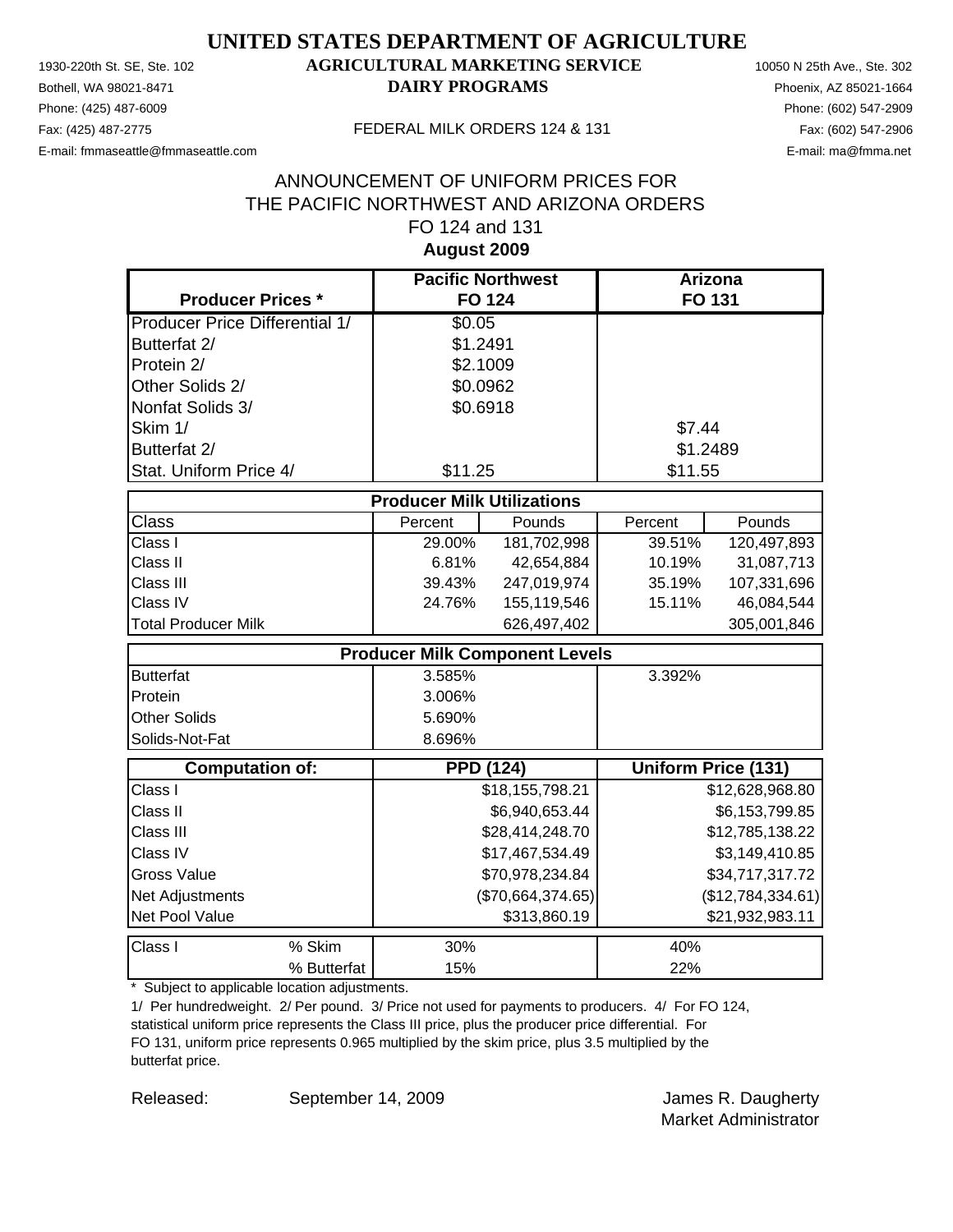# MILK MARKET SUMMARIES FOR AUGUST 2009

|                                  |             |                  |             | August 2009                |          |
|----------------------------------|-------------|------------------|-------------|----------------------------|----------|
|                                  | August 2009 | <b>July 2009</b> | August 2008 | <b>Percent Change From</b> |          |
|                                  | 1/          |                  |             | Month-Ago                  | Year-Ago |
| <b>Producer Deliveries</b>       | 626,497,402 | 684,740,839      | 658,885,806 | $-8.51%$                   | $-4.92%$ |
| <b>Daily Deliveries</b>          | 20,209,594  | 22,088,414       | 21,254,381  | $-8.51%$                   | $-4.92%$ |
| Number of Producers 2/           | 641         | 644              | 669         |                            |          |
| Daily Deliveries Per Producer 2/ | 31,528      | 34,299           | 31,770      | $-8.08\%$                  | $-0.76%$ |
| <b>Class I Producer Milk</b>     | 181,702,998 | 187,559,314      | 184,880,117 | $-3.12%$                   | $-1.72%$ |
| Class I Utilization (%)          | 29.00%      | 27.39%           | 28.05%      |                            |          |
| <b>Class I Daily Usage</b>       | 5,861,387   | 6,050,300        | 5,963,875   | $-3.12%$                   | $-1.72%$ |

## **Pacific Northwest Order (FO 124)**

## **Arizona Order (FO 131)**

|                               |             |                  |             | August 2009                |          |
|-------------------------------|-------------|------------------|-------------|----------------------------|----------|
|                               | August 2009 | <b>July 2009</b> | August 2008 | <b>Percent Change From</b> |          |
|                               |             |                  |             | Month-Ago                  | Year-Ago |
| <b>Producer Deliveries</b>    | 305,001,846 | 304,057,165      | 318,594,178 | 0.31%                      | $-4.27%$ |
| <b>Daily Deliveries</b>       | 9,838,769   | 9,808,296        | 10,277,232  | 0.31%                      | $-4.27%$ |
| Number of Producers           | 94          | 94               | 101         |                            |          |
| Daily Deliveries Per Producer | 104,668     | 104,344          | 101,755     | 0.31%                      | 2.86%    |
| <b>Class I Producer Milk</b>  | 120,497,893 | 116,963,300      | 116,911,730 | 3.02%                      | 3.07%    |
| Class I Utilization (%)       | 39.51%      | 38.47%           | 36.70%      |                            |          |
| <b>Class I Daily Usage</b>    | 3,887,029   | 3,773,010        | 3,771,346   | 3.02%                      | 3.07%    |

1/ Eligible milk not pooled due to price. Comparisons to previous month or year may be biased.

2/ Data for July 2009 revised on 9/16/09.

*Numbers in Bold/Italics are estimated;* **Numbers in Bold are revised.**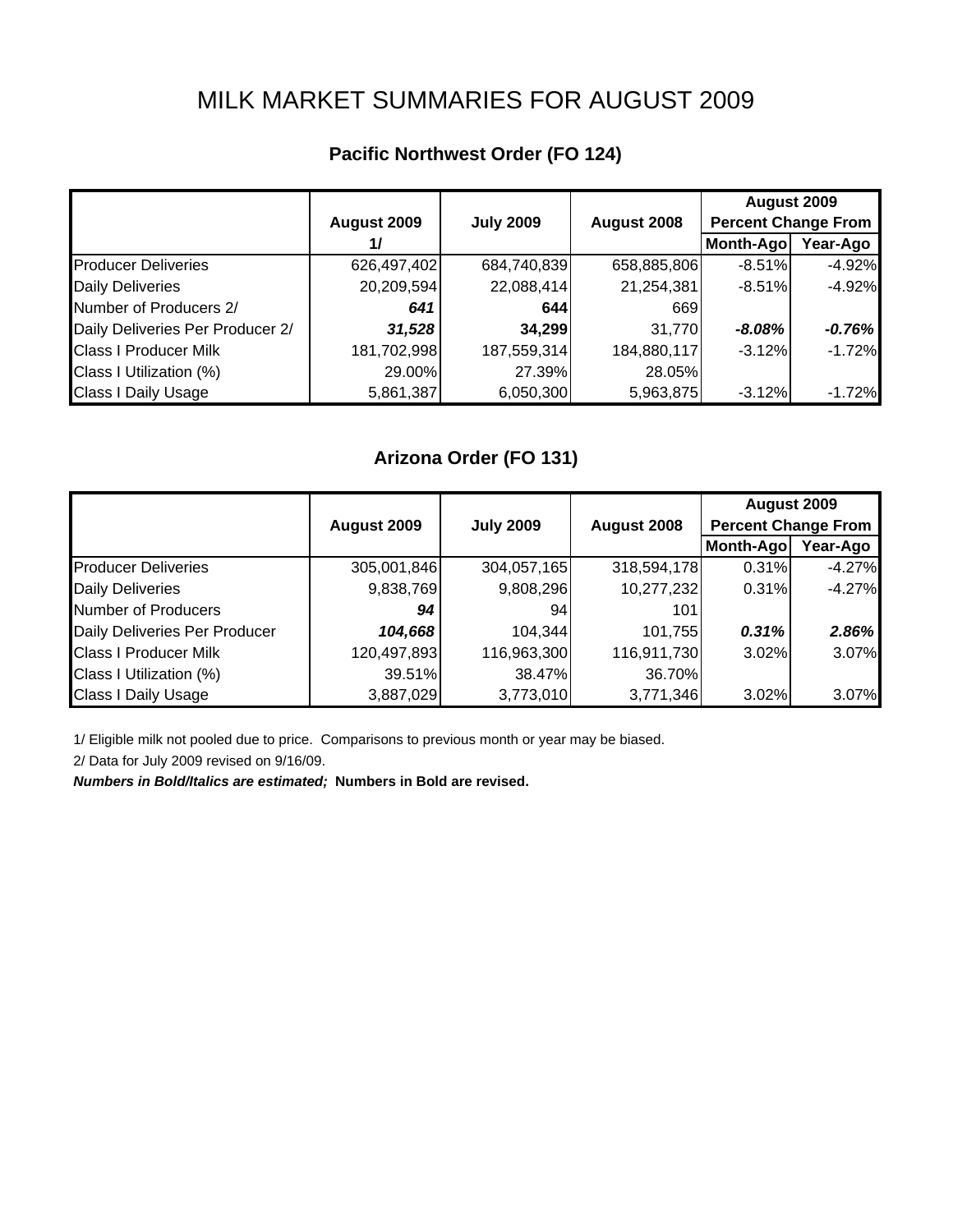Phone: (425) 487-6009 Phone: (602) 547-2909 E-mail: fmmaseattle@fmmaseattle.com E-mail: ma@fmma.net

### 1930-220th St. SE, Ste. 102 **AGRICULTURAL MARKETING SERVICE** 10050 N 25th Ave., Ste. 302 Bothell, WA 98021-8471 **DAIRY PROGRAMS** Phoenix, AZ 85021-1664

#### Fax: (425) 487-2775 FEDERAL MILK ORDERS 124 & 131

### **September 2009** ANNOUNCEMENT OF UNIFORM PRICES FOR THE PACIFIC NORTHWEST AND ARIZONA ORDERS FO 124 and 131

| <b>Producer Prices *</b>              |                                   | <b>Pacific Northwest</b><br><b>FO 124</b> |         | Arizona<br><b>FO 131</b>   |
|---------------------------------------|-----------------------------------|-------------------------------------------|---------|----------------------------|
| <b>Producer Price Differential 1/</b> | (\$0.22)                          |                                           |         |                            |
| Butterfat 2/                          | \$1.2226                          |                                           |         |                            |
| Protein 2/                            | \$2.4243                          |                                           |         |                            |
| Other Solids 2/                       | \$0.1018                          |                                           |         |                            |
| Nonfat Solids 3/                      | \$0.7906                          |                                           |         |                            |
| Skim 1/                               |                                   |                                           | \$8.32  |                            |
| Butterfat 2/                          |                                   |                                           |         | \$1.2400                   |
| Stat. Uniform Price 4/                | \$11.89                           |                                           | \$12.37 |                            |
|                                       | <b>Producer Milk Utilizations</b> |                                           |         |                            |
| <b>Class</b>                          | Percent                           | Pounds                                    | Percent | Pounds                     |
| Class I                               | 49.14%                            | 194,032,340                               | 42.38%  | 120,439,254                |
| Class II                              | 10.07%                            | 39,764,102                                | 11.68%  | 33,183,744                 |
| Class III                             | 9.35%                             | 36,930,932                                | 36.77%  | 104,491,916                |
| Class IV                              | 31.44%                            | 124,090,562                               | 9.17%   | 26,081,537                 |
| <b>Total Producer Milk</b>            |                                   | 394,817,936                               |         | 284,196,451                |
|                                       |                                   | <b>Producer Milk Component Levels</b>     |         |                            |
| <b>Butterfat</b>                      | 3.660%                            |                                           | 3.456%  |                            |
| Protein                               | 3.092%                            |                                           |         |                            |
| <b>Other Solids</b>                   | 5.690%                            |                                           |         |                            |
| Solids-Not-Fat                        | 8.783%                            |                                           |         |                            |
| <b>Computation of:</b>                |                                   | <b>PPD (124)</b>                          |         | <b>Uniform Price (131)</b> |
| Class I                               |                                   | \$20,809,783.49                           |         | \$13,596,613.63            |
| Class II                              |                                   | \$6,583,025.09                            |         | \$6,197,555.35             |
| Class III                             |                                   | \$5,131,900.64                            |         | \$13,194,958.96            |
| Class IV                              |                                   | \$15,829,934.57                           |         | \$1,934,889.59             |
| <b>Gross Value</b>                    |                                   | \$48,354,643.79                           |         | \$34,924,017.53            |
| Net Adjustments                       |                                   | (\$49,226,480.30)                         |         | (\$12,082,829.01)          |
| Net Pool Value                        |                                   | (\$871, 836.51)                           |         | \$22,841,188.52            |
| Class I<br>% Skim                     | 50%                               |                                           | 43%     |                            |
| % Butterfat                           | 23%                               |                                           | 23%     |                            |

\* Subject to applicable location adjustments.

1/ Per hundredweight. 2/ Per pound. 3/ Price not used for payments to producers. 4/ For FO 124, statistical uniform price represents the Class III price, plus the producer price differential. For FO 131, uniform price represents 0.965 multiplied by the skim price, plus 3.5 multiplied by the butterfat price.

Released: Corober 14, 2009 Corober 14, 2009 Coronave Mannes R. Daugherty Market Administrator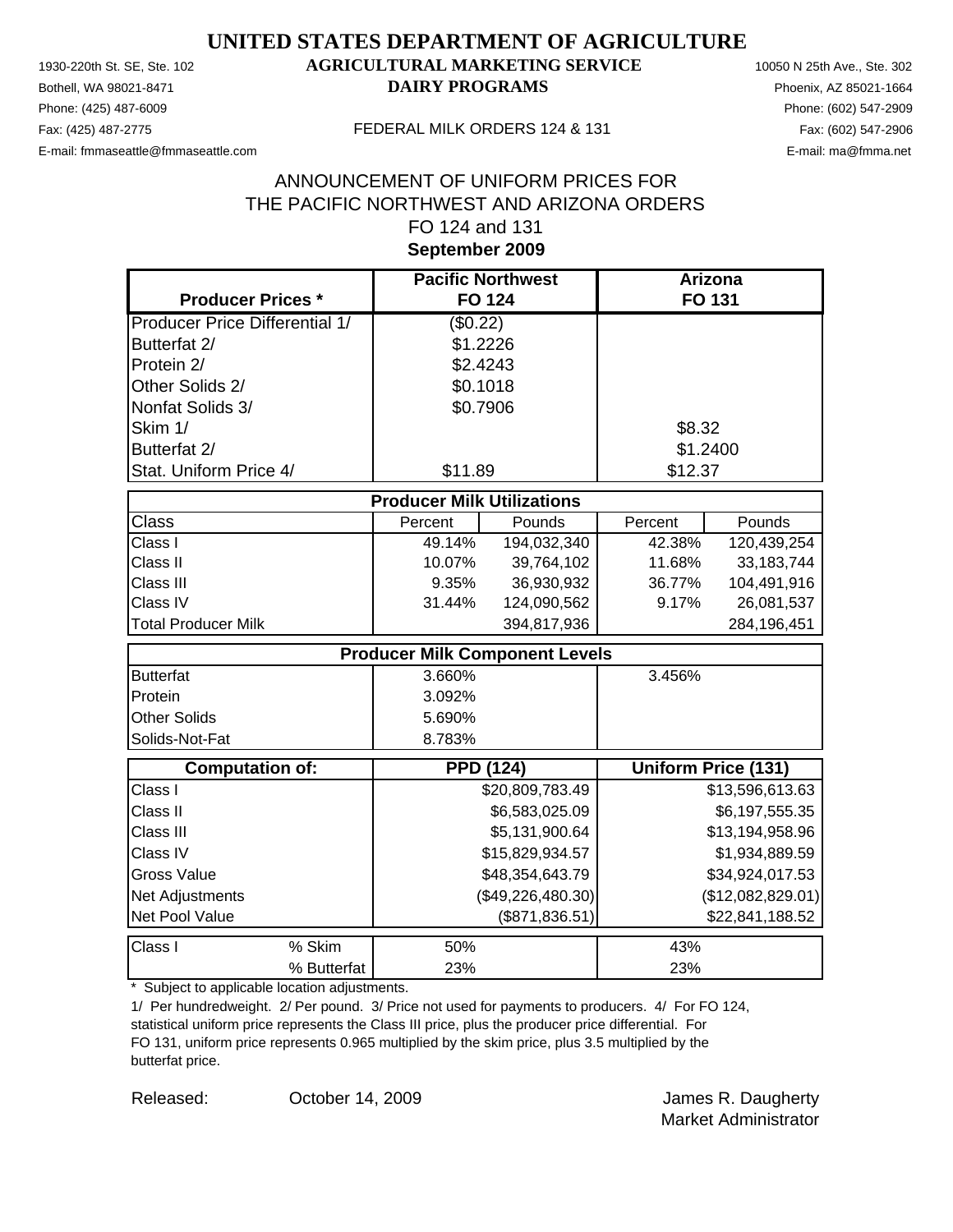# MILK MARKET SUMMARIES FOR SEPTEMBER 2009

|                               |                |             |                | September 2009             |           |
|-------------------------------|----------------|-------------|----------------|----------------------------|-----------|
|                               | September 2009 | August 2009 | September 2008 | <b>Percent Change From</b> |           |
|                               | 1/             | 1/          |                | Month-Ago                  | Year-Ago  |
| <b>Producer Deliveries</b>    | 394,817,936    | 626,497,402 | 627,276,528    | $-36.98%$                  | $-37.06%$ |
| <b>Daily Deliveries</b>       | 13,160,598     | 20,209,594  | 20,909,218     | $-34.88%$                  | $-37.06%$ |
| <b>Number of Producers</b>    | 472            | 635         | 664            |                            |           |
| Daily Deliveries Per Producer | 27,883         | 31,826      | 31,490         | $-12.39%$                  | $-11.45%$ |
| <b>Class I Producer Milk</b>  | 194,032,340    | 181,702,998 | 188,861,125    | 6.79%                      | 2.74%     |
| Class I Utilization (%)       | 49.14%         | 29.00%      | 30.10%         |                            |           |
| <b>Class I Daily Usage</b>    | 6,467,745      | 5,861,387   | 6,295,371      | 10.34%                     | 2.74%     |

# **Pacific Northwest Order (FO 124)**

## **Arizona Order (FO 131)**

|                               |                |             |                | September 2009             |          |  |
|-------------------------------|----------------|-------------|----------------|----------------------------|----------|--|
|                               | September 2009 | August 2009 | September 2008 | <b>Percent Change From</b> |          |  |
|                               |                |             |                | Month-Ago                  | Year-Ago |  |
| <b>Producer Deliveries</b>    | 284,196,451    | 305,001,846 | 310,438,226    | $-6.82%$                   | $-8.45%$ |  |
| <b>Daily Deliveries</b>       | 9,473,215      | 9,838,769   | 10,347,941     | $-3.72%$                   | $-8.45%$ |  |
| Number of Producers           | 95             | 95          | 101            |                            |          |  |
| Daily Deliveries Per Producer | 99,718         | 103,566     | 102,455        | $-3.72%$                   | $-2.67%$ |  |
| <b>Class I Producer Milk</b>  | 120,439,254    | 120,497,893 | 118,211,225    | $-0.05%$                   | 1.88%    |  |
| Class I Utilization (%)       | 42.38%         | 39.51%      | 38.07%         |                            |          |  |
| <b>Class I Daily Usage</b>    | 4,014,642      | 3,887,029   | 3,940,374      | 3.28%                      | 1.88%    |  |

1/ Eligible milk not pooled due to price. Comparisons to previous month or year may be biased.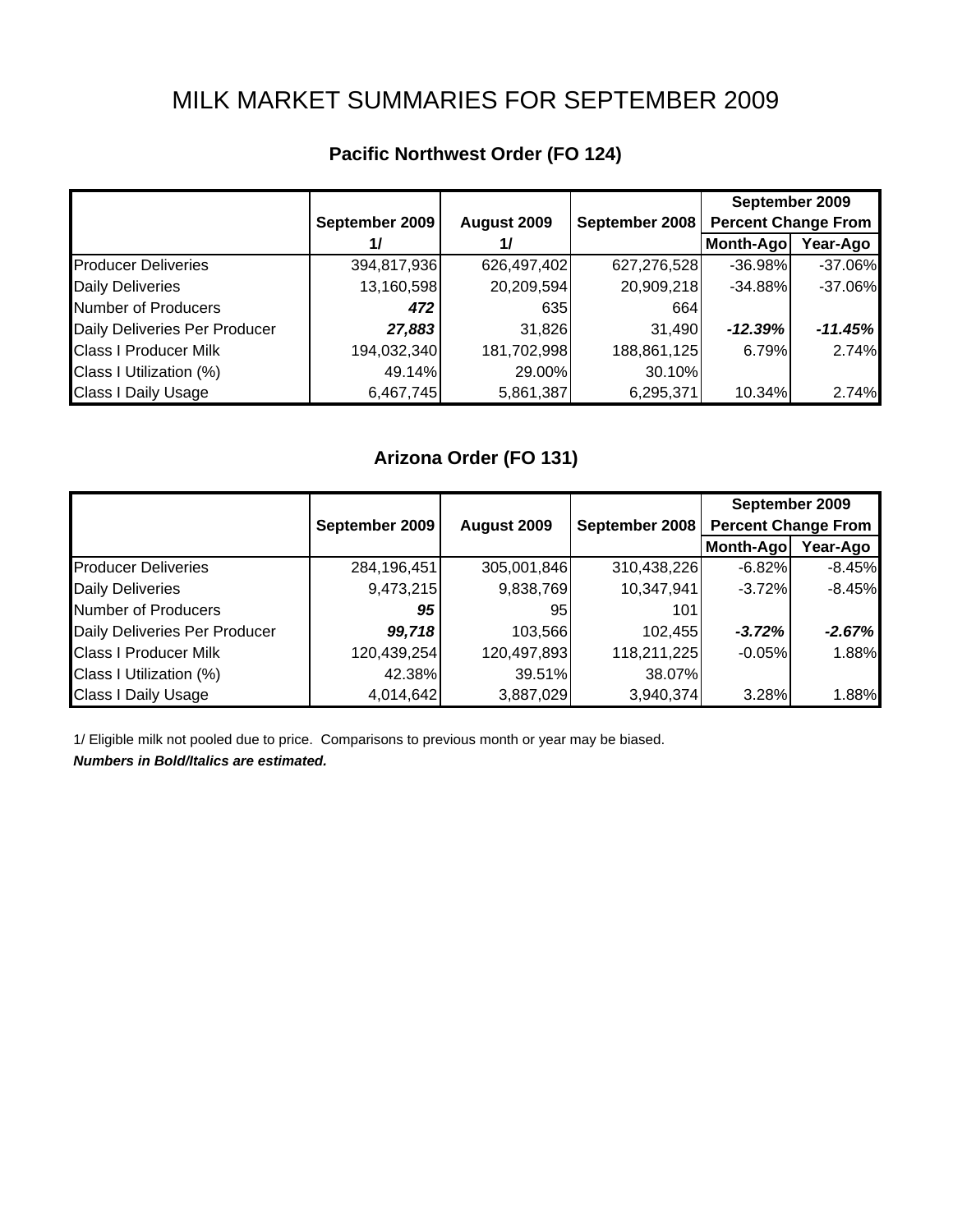Phone: (425) 487-6009 Phone: (602) 547-2909 E-mail: fmmaseattle@fmmaseattle.com E-mail: ma@fmma.net

### 1930-220th St. SE, Ste. 102 **AGRICULTURAL MARKETING SERVICE** 10050 N 25th Ave., Ste. 302 Bothell, WA 98021-8471 **DAIRY PROGRAMS** Phoenix, AZ 85021-1664

#### Fax: (425) 487-2775 FEDERAL MILK ORDERS 124 & 131

### **October 2009** ANNOUNCEMENT OF UNIFORM PRICES FOR THE PACIFIC NORTHWEST AND ARIZONA ORDERS FO 124 and 131

| <b>Producer Prices *</b>              |                                   | <b>Pacific Northwest</b><br><b>FO 124</b> |         | Arizona<br><b>FO 131</b>   |
|---------------------------------------|-----------------------------------|-------------------------------------------|---------|----------------------------|
| <b>Producer Price Differential 1/</b> | \$0.04                            |                                           |         |                            |
| Butterfat 2/                          |                                   | \$1.2752                                  |         |                            |
| Protein 2/                            | \$2.5584                          |                                           |         |                            |
| Other Solids 2/                       |                                   | \$0.1228                                  |         |                            |
| Nonfat Solids 3/                      |                                   | \$0.8506                                  |         |                            |
| Skim 1/                               |                                   |                                           | \$9.27  |                            |
| Butterfat 2/                          |                                   |                                           |         | \$1.2667                   |
| Stat. Uniform Price 4/                | \$12.86                           |                                           | \$13.38 |                            |
|                                       | <b>Producer Milk Utilizations</b> |                                           |         |                            |
| <b>Class</b>                          | Percent                           | Pounds                                    | Percent | Pounds                     |
| Class I                               | 30.89%                            | 202,251,466                               | 40.26%  | 123,778,137                |
| Class II                              | 5.92%                             | 38,756,512                                | 8.94%   | 27,497,116                 |
| Class III                             | 41.34%                            | 270,676,557                               | 31.00%  | 95,305,141                 |
| Class IV                              | 21.85%                            | 143,075,964                               | 19.80%  | 60,835,137                 |
| <b>Total Producer Milk</b>            |                                   | 654,760,499                               |         | 307,415,531                |
|                                       |                                   | <b>Producer Milk Component Levels</b>     |         |                            |
| <b>Butterfat</b>                      | 3.779%                            |                                           | 3.541%  |                            |
| Protein                               | 3.219%                            |                                           |         |                            |
| <b>Other Solids</b>                   | 5.694%                            |                                           |         |                            |
| Solids-Not-Fat                        | 8.913%                            |                                           |         |                            |
| <b>Computation of:</b>                |                                   | <b>PPD (124)</b>                          |         | <b>Uniform Price (131)</b> |
| Class I                               |                                   | \$24,957,958.60                           |         | \$15,943,106.12            |
| Class II                              |                                   | \$6,927,733.65                            |         | \$6,154,553.02             |
| Class III                             |                                   | \$38,051,784.10                           |         | \$14,175,622.33            |
| Class IV                              |                                   | \$19,884,194.20                           |         | \$4,853,006.02             |
| <b>Gross Value</b>                    |                                   | \$89,821,670.55                           |         | \$41,126,287.49            |
| Net Adjustments                       |                                   | (\$89,559,342.08)                         |         | (\$13,619,008.99)          |
| Net Pool Value                        |                                   | \$262,328.47                              |         | \$27,507,278.50            |
| Class I<br>% Skim                     | 32%                               |                                           | 41%     |                            |
| % Butterfat                           | 15%                               |                                           | 22%     |                            |

\* Subject to applicable location adjustments.

1/ Per hundredweight. 2/ Per pound. 3/ Price not used for payments to producers. 4/ For FO 124, statistical uniform price represents the Class III price, plus the producer price differential. For FO 131, uniform price represents 0.965 multiplied by the skim price, plus 3.5 multiplied by the butterfat price.

Released: Movember 12, 2009 **Container Manual American Contains Container** Paugherty Market Administrator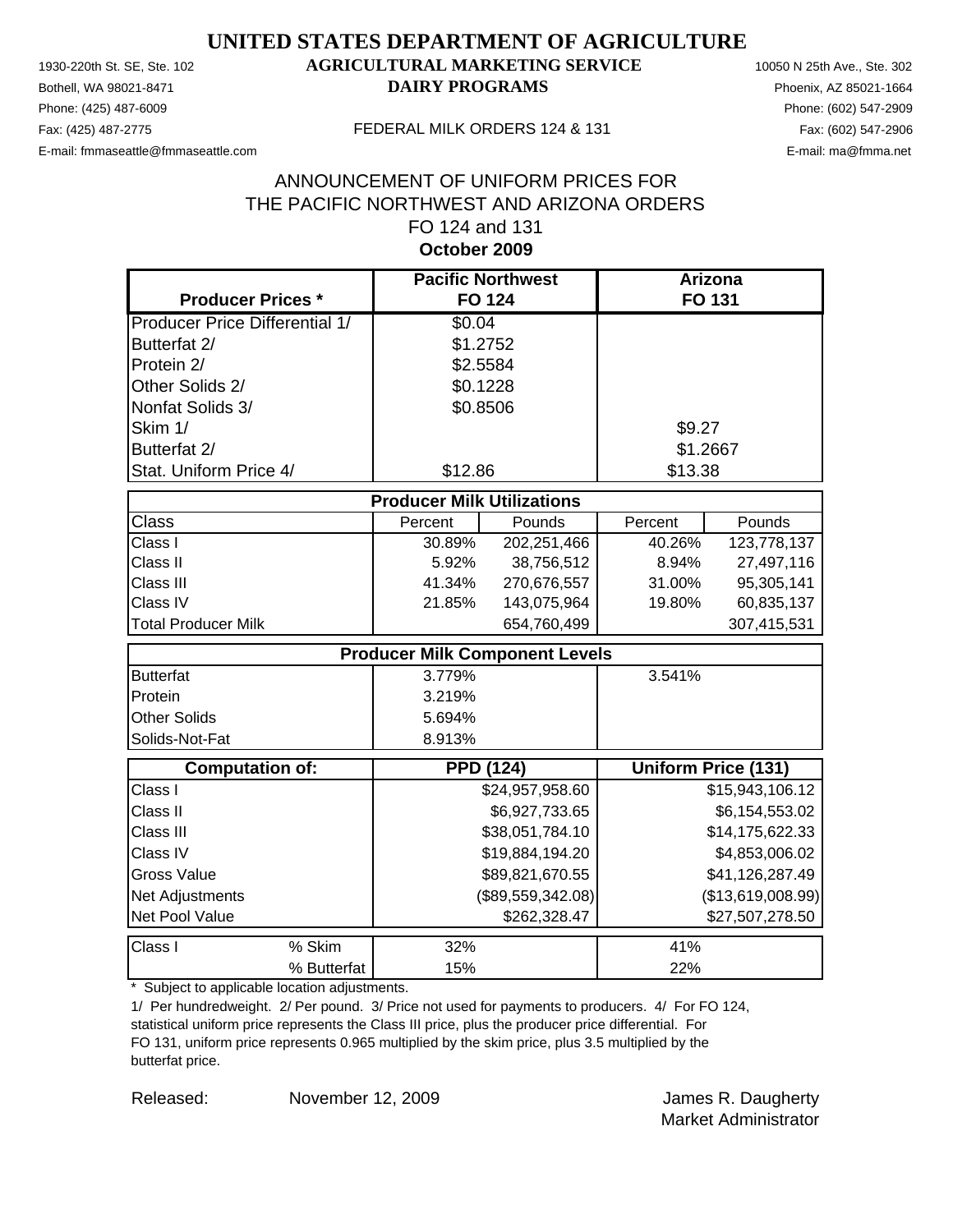# MILK MARKET SUMMARIES FOR OCTOBER 2009

|                               |              |                |              | October 2009               |          |
|-------------------------------|--------------|----------------|--------------|----------------------------|----------|
|                               | October 2009 | September 2009 | October 2008 | <b>Percent Change From</b> |          |
|                               |              | 1/             | 1/           | Month-Ago                  | Year-Ago |
| <b>Producer Deliveries</b>    | 654,760,499  | 394,817,936    | 455,446,820  | 65.84%                     | 43.76%   |
| <b>Daily Deliveries</b>       | 21,121,306   | 13,160,598     | 14,691,833   | 60.49%                     | 43.76%   |
| Number of Producers           | 634          | 466            | 509          |                            |          |
| Daily Deliveries Per Producer | 33,314       | 28,242         | 28,864       | 17.96%                     | 15.42%   |
| <b>Class I Producer Milk</b>  | 202,251,466  | 194,032,340    | 207,458,306  | 4.24%                      | $-2.51%$ |
| Class I Utilization (%)       | 30.89%       | 49.14%         | 45.55%       |                            |          |
| <b>Class I Daily Usage</b>    | 6,524,241    | 6,467,745      | 6,692,203    | 0.87%                      | $-2.51%$ |

## **Pacific Northwest Order (FO 124)**

# **Arizona Order (FO 131)**

|                               |              |                |              | October 2009               |          |
|-------------------------------|--------------|----------------|--------------|----------------------------|----------|
|                               | October 2009 | September 2009 | October 2008 | <b>Percent Change From</b> |          |
|                               |              |                |              | Month-Ago                  | Year-Ago |
| <b>Producer Deliveries</b>    | 307,415,531  | 284,196,451    | 331,155,824  | 8.17%                      | $-7.17%$ |
| <b>Daily Deliveries</b>       | 9,916,630    | 9,473,215      | 10,682,446   | 4.68%                      | $-7.17%$ |
| <b>Number of Producers</b>    | 94           | 941            | 100          |                            |          |
| Daily Deliveries Per Producer | 105,496      | 100,779        | 106,824      | 4.68%                      | $-1.24%$ |
| <b>Class I Producer Milk</b>  | 123,778,137  | 120,439,254    | 124,179,120  | 2.77%                      | $-0.32%$ |
| Class I Utilization (%)       | 40.26%       | 42.38%         | 37.49%       |                            |          |
| <b>Class I Daily Usage</b>    | 3,992,843    | 4,014,642      | 4,005,778    | $-0.54%$                   | $-0.32%$ |

1/ Eligible milk not pooled due to price. Comparisons to previous month or year may be biased.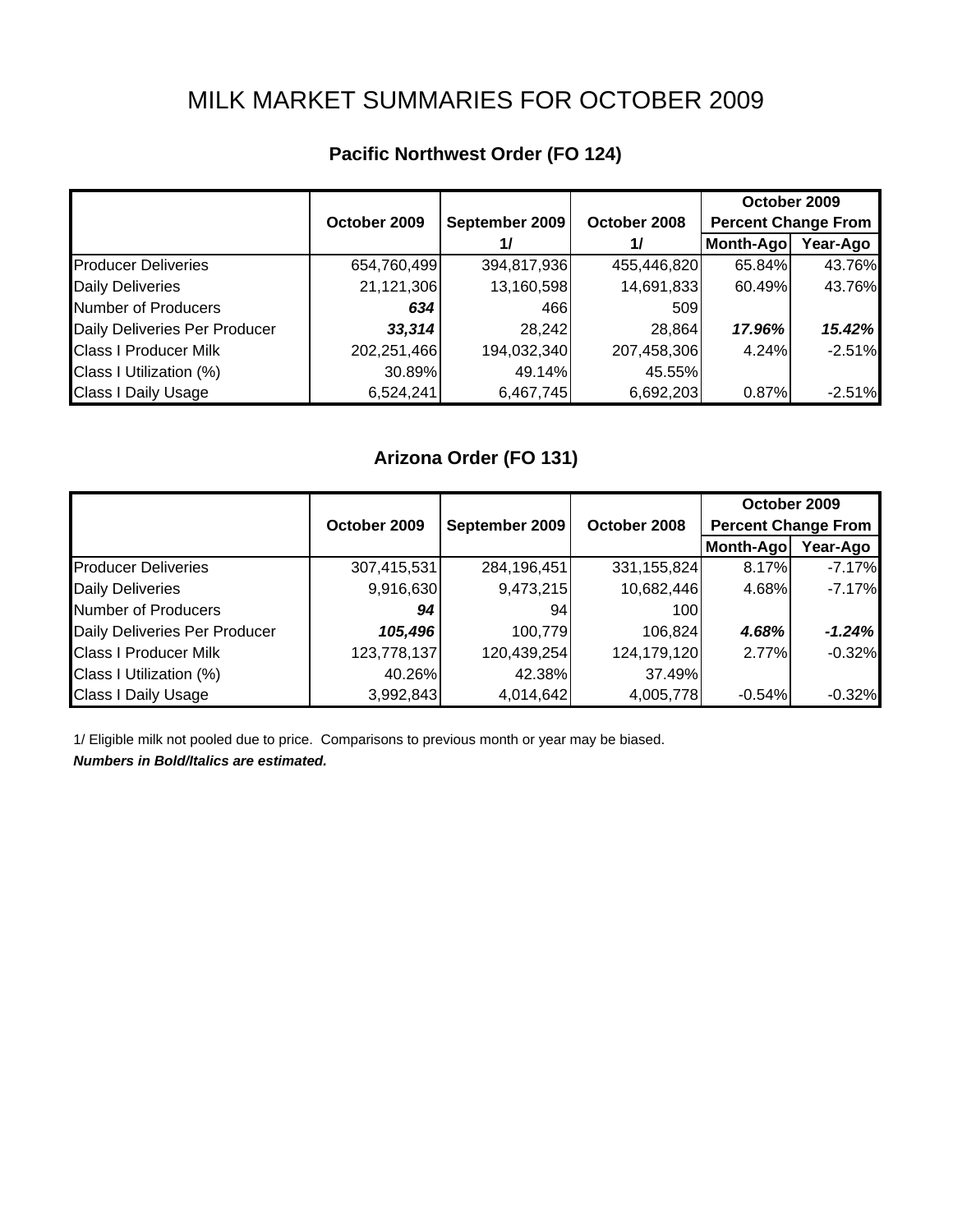Phone: (425) 487-6009 Phone: (602) 547-2909 E-mail: fmmaseattle@fmmaseattle.com E-mail: ma@fmma.net

### 1930-220th St. SE, Ste. 102 **AGRICULTURAL MARKETING SERVICE** 10050 N 25th Ave., Ste. 302 Bothell, WA 98021-8471 **DAIRY PROGRAMS** Phoenix, AZ 85021-1664

#### Fax: (425) 487-2775 FEDERAL MILK ORDERS 124 & 131

### **November 2009** ANNOUNCEMENT OF UNIFORM PRICES FOR THE PACIFIC NORTHWEST AND ARIZONA ORDERS FO 124 and 131

| <b>Producer Prices *</b>              | <b>Pacific Northwest</b><br><b>FO 124</b> |                   |          | Arizona<br>FO 131          |
|---------------------------------------|-------------------------------------------|-------------------|----------|----------------------------|
| <b>Producer Price Differential 1/</b> | (\$0.16)                                  |                   |          |                            |
| Butterfat 2/                          | \$1.4656                                  |                   |          |                            |
| Protein 2/                            | \$2.6991                                  |                   |          |                            |
| Other Solids 2/                       | \$0.1524                                  |                   |          |                            |
| Nonfat Solids 3/                      | \$0.9348                                  |                   |          |                            |
| Skim 1/                               |                                           |                   | \$9.71   |                            |
| Butterfat 2/                          |                                           |                   | \$1.4327 |                            |
| Stat. Uniform Price 4/                | \$13.92                                   |                   | \$14.38  |                            |
|                                       |                                           |                   |          |                            |
|                                       | <b>Producer Milk Utilizations</b>         |                   |          |                            |
| <b>Class</b>                          | Percent                                   | Pounds            | Percent  | Pounds                     |
| Class I                               | 29.80%                                    | 188,242,075       | 38.58%   | 122,987,352                |
| Class II                              | 6.80%                                     | 42,957,227        | 8.64%    | 27,550,680                 |
| Class III                             | 39.41%                                    | 248,969,997       | 28.74%   | 91,620,950                 |
| Class IV                              | 23.99%                                    | 151,595,688       | 24.04%   | 76,615,129                 |
| <b>Total Producer Milk</b>            |                                           | 631,764,987       |          | 318,774,111                |
|                                       | <b>Producer Milk Component Levels</b>     |                   |          |                            |
| <b>Butterfat</b>                      | 3.843%                                    |                   | 3.582%   |                            |
| Protein                               | 3.241%                                    |                   |          |                            |
| <b>Other Solids</b>                   | 5.702%                                    |                   |          |                            |
| Solids-Not-Fat                        | 8.944%                                    |                   |          |                            |
| <b>Computation of:</b>                | <b>PPD (124)</b>                          |                   |          | <b>Uniform Price (131)</b> |
| Class I                               |                                           | \$24,183,221.22   |          | \$16,355,660.45            |
| Class II                              |                                           | \$8,274,515.84    |          | \$7,225,080.93             |
| Class III                             |                                           | \$38,673,786.74   |          | \$15,986,256.49            |
| Class IV                              |                                           | \$23,629,172.74   |          | \$6,486,660.33             |
| <b>Gross Value</b>                    |                                           | \$94,760,696.54   |          | \$46,053,658.20            |
| Net Adjustments                       |                                           | (\$95,774,498.15) |          | (\$16, 185, 941.83)        |
| Net Pool Value                        |                                           | (\$1,013,801.61)  |          | \$29,867,716.37            |
| Class I<br>% Skim                     | 30%                                       |                   | 39%      |                            |
| % Butterfat                           | 15%                                       |                   | 21%      |                            |

\* Subject to applicable location adjustments.

1/ Per hundredweight. 2/ Per pound. 3/ Price not used for payments to producers. 4/ For FO 124, statistical uniform price represents the Class III price, plus the producer price differential. For FO 131, uniform price represents 0.965 multiplied by the skim price, plus 3.5 multiplied by the butterfat price.

Released: Camber 11, 2009 Contract and Manuel R. Daugherty Market Administrator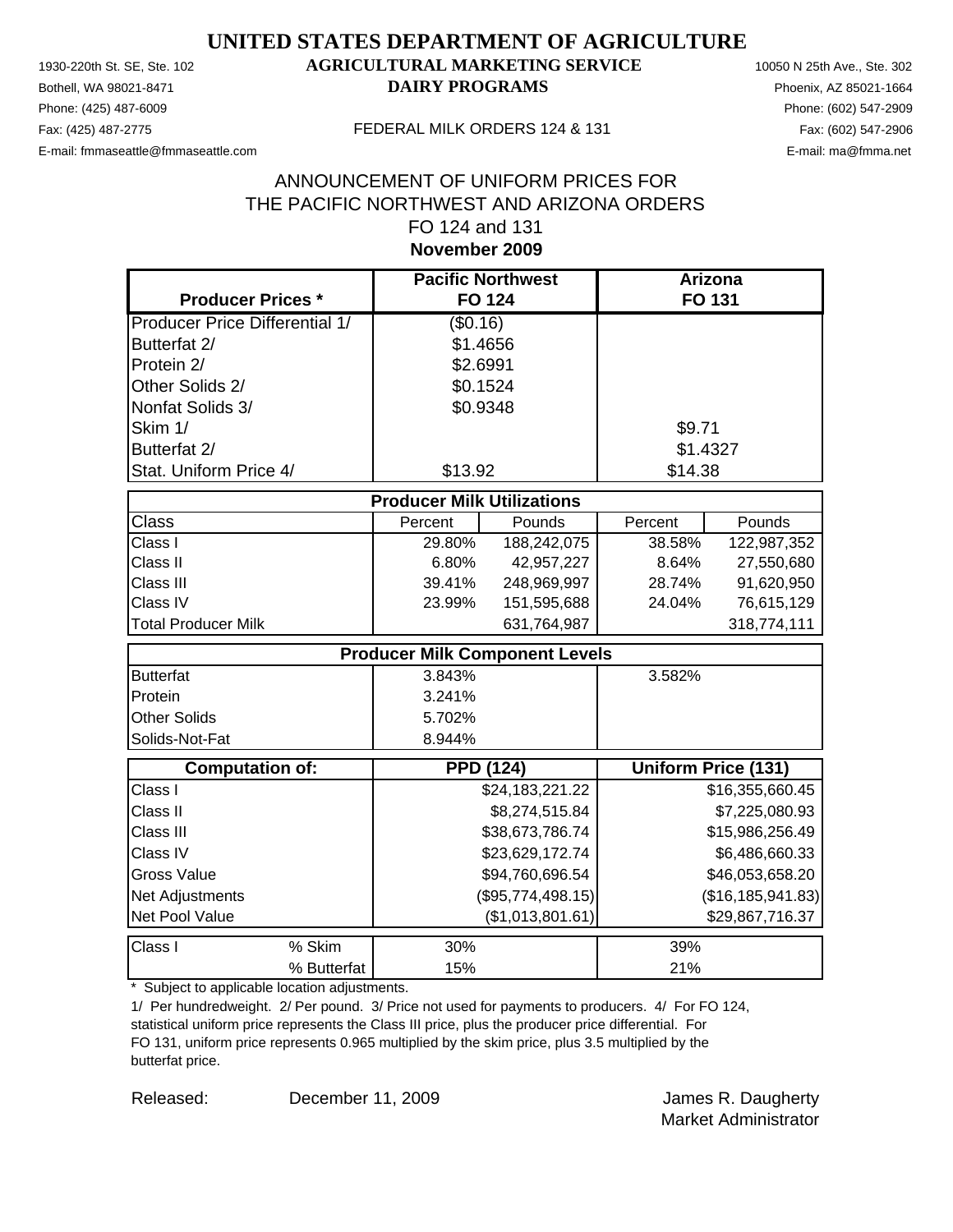# MILK MARKET SUMMARIES FOR NOVEMBER 2009

|                               |               |              |               |                            | November 2009 |  |
|-------------------------------|---------------|--------------|---------------|----------------------------|---------------|--|
|                               | November 2009 | October 2009 | November 2008 | <b>Percent Change From</b> |               |  |
|                               |               |              |               | Month-Ago                  | Year-Ago      |  |
| <b>Producer Deliveries</b>    | 631,764,987   | 654,760,499  | 621,205,625   | $-3.51\%$                  | 1.70%         |  |
| <b>Daily Deliveries</b>       | 21,058,833    | 21,121,306   | 20,706,854    | $-0.30%$                   | 1.70%         |  |
| Number of Producers           | 636           | 636          | 667           |                            |               |  |
| Daily Deliveries Per Producer | 33,111        | 33,210       | 31,045        | $-0.30\%$                  | 6.65%         |  |
| <b>Class I Producer Milk</b>  | 188,242,075   | 202,251,466  | 182,730,222   | $-6.93%$                   | 3.02%         |  |
| Class I Utilization (%)       | 29.80%        | 30.89%       | 29.41%        |                            |               |  |
| <b>Class I Daily Usage</b>    | 6,274,736     | 6,524,241    | 6,091,007     | $-3.82%$                   | 3.02%         |  |

# **Pacific Northwest Order (FO 124)**

## **Arizona Order (FO 131)**

|                               |               |              |               |                            | November 2009 |  |
|-------------------------------|---------------|--------------|---------------|----------------------------|---------------|--|
|                               | November 2009 | October 2009 | November 2008 | <b>Percent Change From</b> |               |  |
|                               |               |              |               | Month-Ago                  | Year-Ago      |  |
| <b>Producer Deliveries</b>    | 318,774,111   | 307,415,531  | 336,032,616   | 3.69%                      | $-5.14%$      |  |
| <b>Daily Deliveries</b>       | 10,625,804    | 9,916,630    | 11,201,087    | 7.15%                      | $-5.14%$      |  |
| Number of Producers           | 93            | 931          | 102           |                            |               |  |
| Daily Deliveries Per Producer | 114,256       | 106,630      | 109,815       | 7.15%                      | 4.04%         |  |
| <b>Class I Producer Milk</b>  | 122,987,352   | 123,778,137  | 115,520,980   | $-0.64%$                   | 6.46%         |  |
| Class I Utilization (%)       | 38.58%        | 40.26%       | 34.37%        |                            |               |  |
| <b>Class I Daily Usage</b>    | 4,099,578     | 3,992,843    | 3,850,699     | 2.67%                      | 6.46%         |  |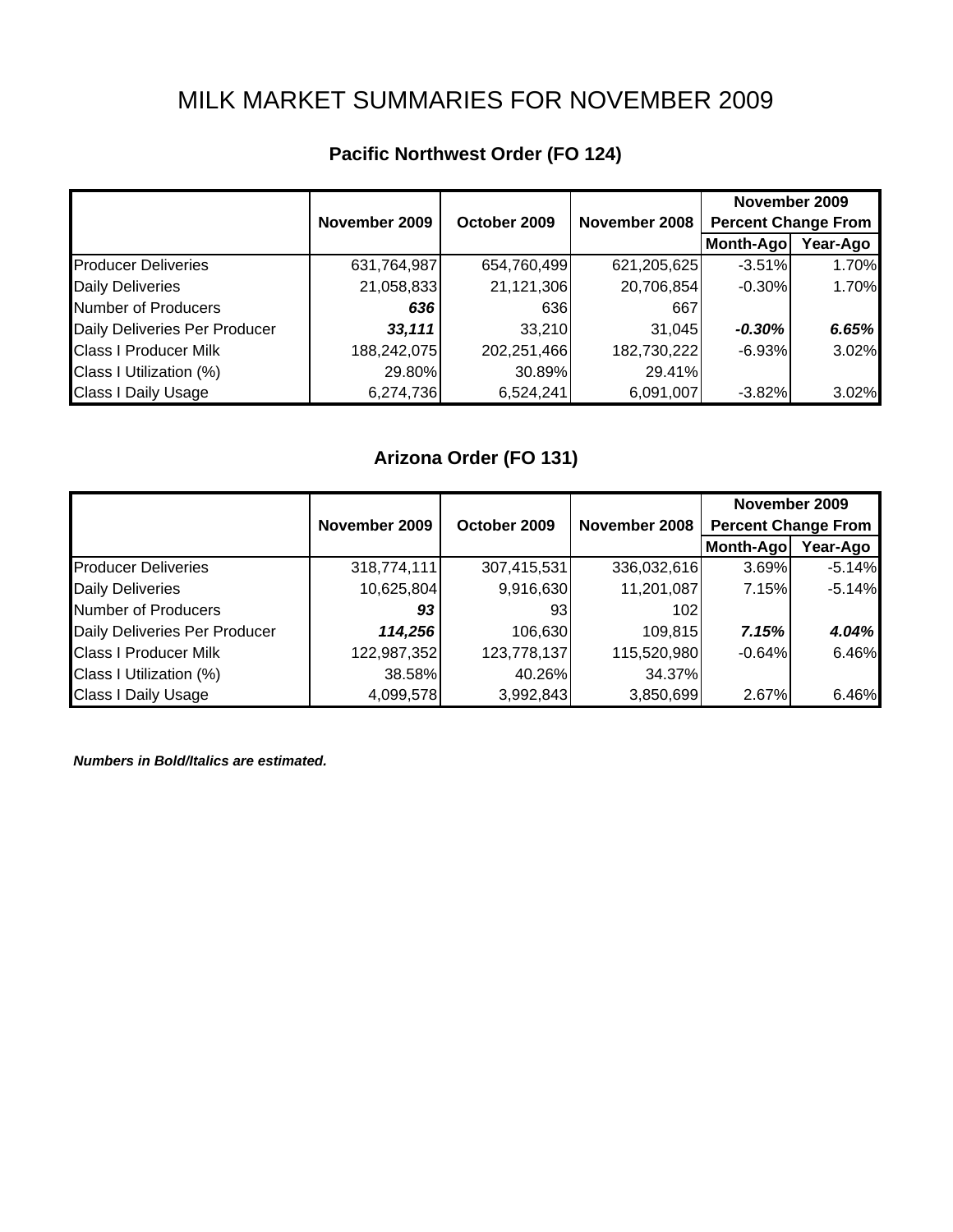Phone: (425) 487-6009 Phone: (602) 547-2909 E-mail: fmmaseattle@fmmaseattle.com E-mail: ma@fmma.net

### 1930-220th St. SE, Ste. 102 **AGRICULTURAL MARKETING SERVICE** 10050 N 25th Ave., Ste. 302 Bothell, WA 98021-8471 **DAIRY PROGRAMS** Phoenix, AZ 85021-1664

#### Fax: (425) 487-2775 FEDERAL MILK ORDERS 124 & 131

### **December 2009** ANNOUNCEMENT OF UNIFORM PRICES FOR THE PACIFIC NORTHWEST AND ARIZONA ORDERS FO 124 and 131

| <b>Producer Prices *</b>              |             |                                   | <b>Pacific Northwest</b><br><b>FO 124</b> |         | <b>Arizona</b><br><b>FO 131</b> |
|---------------------------------------|-------------|-----------------------------------|-------------------------------------------|---------|---------------------------------|
| <b>Producer Price Differential 1/</b> |             | \$0.07                            |                                           |         |                                 |
| Butterfat 2/                          |             | \$1.5433                          |                                           |         |                                 |
| Protein 2/                            |             | \$2.8751                          |                                           |         |                                 |
| Other Solids 2/                       |             | \$0.1727                          |                                           |         |                                 |
| Nonfat Solids 3/                      |             | \$1.1068                          |                                           |         |                                 |
| Skim 1/                               |             |                                   |                                           | \$10.52 |                                 |
| Butterfat 2/                          |             |                                   |                                           |         | \$1.5280                        |
| Stat. Uniform Price 4/                |             | \$15.05                           |                                           | \$15.50 |                                 |
|                                       |             | <b>Producer Milk Utilizations</b> |                                           |         |                                 |
| <b>Class</b>                          |             | Percent                           | Pounds                                    | Percent | Pounds                          |
| Class I                               |             | 32.44%                            | 200,656,896                               | 35.68%  | 123,367,848                     |
| Class II                              |             | 6.47%                             | 40,031,701                                | 7.95%   | 27,498,369                      |
| Class III                             |             | 33.94%                            | 209,987,356                               | 27.83%  | 96,235,223                      |
| Class IV                              |             | 27.15%                            | 167,957,674                               | 28.54%  | 98,667,990                      |
| <b>Total Producer Milk</b>            |             |                                   | 618,633,627                               |         | 345,769,430                     |
|                                       |             |                                   | <b>Producer Milk Component Levels</b>     |         |                                 |
| <b>Butterfat</b>                      |             | 3.847%                            |                                           | 3.629%  |                                 |
| Protein                               |             | 3.210%                            |                                           |         |                                 |
| <b>Other Solids</b>                   |             | 5.723%                            |                                           |         |                                 |
| Solids-Not-Fat                        |             | 8.933%                            |                                           |         |                                 |
| <b>Computation of:</b>                |             |                                   | <b>PPD (124)</b>                          |         | Uniform Price (131)             |
| Class I                               |             |                                   | \$27,502,526.28                           |         | \$17,524,490.94                 |
| Class II                              |             |                                   | \$8,525,490.83                            |         | \$7,443,859.58                  |
| Class III                             |             |                                   | \$34,377,882.10                           |         | \$18,373,630.30                 |
| Class IV                              |             |                                   | \$29,514,053.44                           |         | \$10,772,564.07                 |
| <b>Gross Value</b>                    |             |                                   | \$99,919,952.65                           |         | \$54,114,544.89                 |
| Net Adjustments                       |             |                                   | (\$99,486,002.01)                         |         | (\$19,041,031.53)               |
| Net Pool Value                        |             |                                   | \$433,950.64                              |         | \$35,073,513.36                 |
| Class I                               | % Skim      | 33%                               |                                           | 36%     |                                 |
|                                       | % Butterfat | 16%                               |                                           | 19%     |                                 |

\* Subject to applicable location adjustments.

1/ Per hundredweight. 2/ Per pound. 3/ Price not used for payments to producers. 4/ For FO 124, statistical uniform price represents the Class III price, plus the producer price differential. For FO 131, uniform price represents 0.965 multiplied by the skim price, plus 3.5 multiplied by the butterfat price.

Released: January 13, 2010 **Canada Exercise Set Exercise Set A** James R. Daugherty Market Administrator